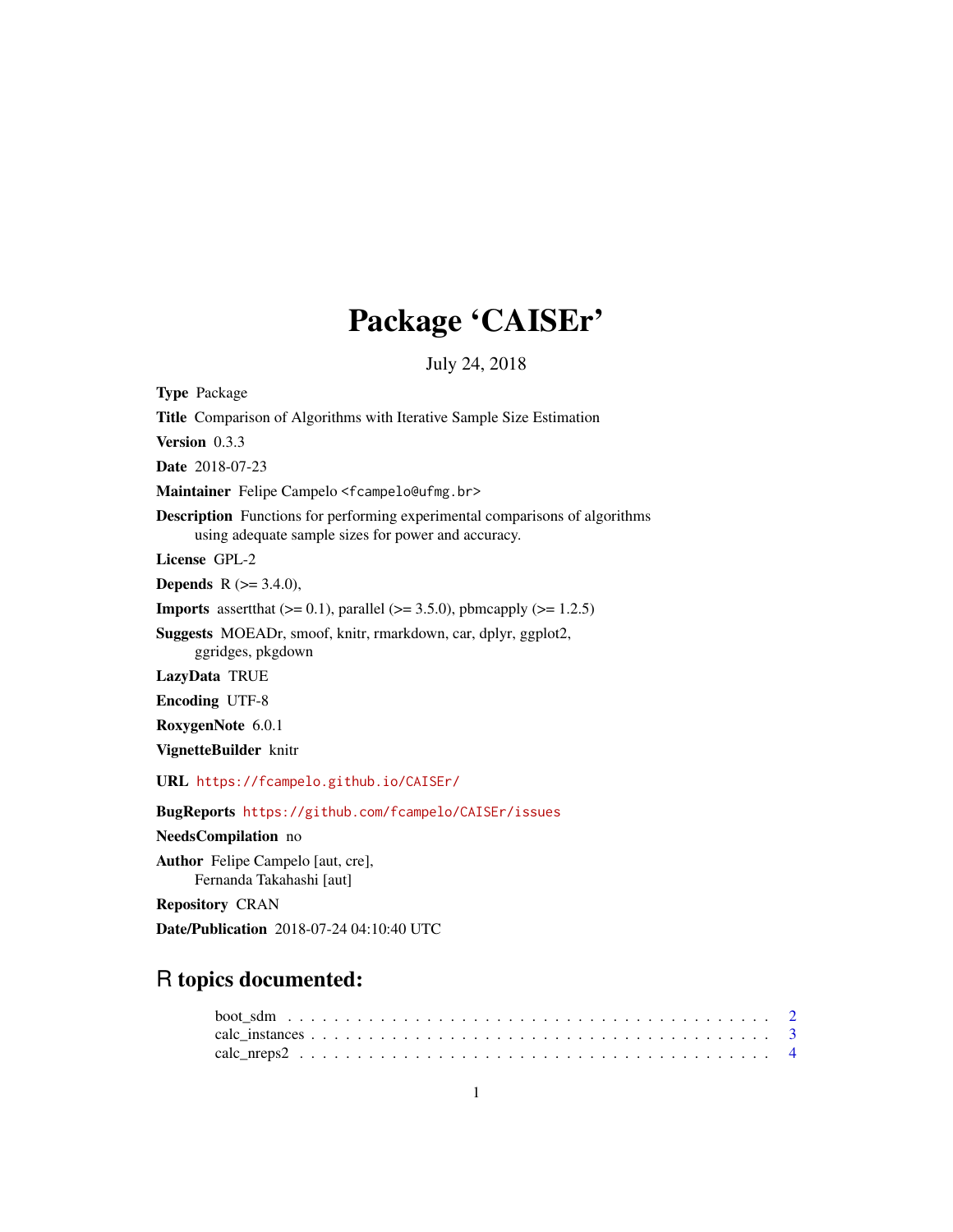#### <span id="page-1-0"></span>2 boot\_sdm

|                                                                                                              | $\overline{9}$ |
|--------------------------------------------------------------------------------------------------------------|----------------|
|                                                                                                              |                |
|                                                                                                              |                |
|                                                                                                              |                |
|                                                                                                              |                |
| dum my instance $\ldots \ldots \ldots \ldots \ldots \ldots \ldots \ldots \ldots \ldots \ldots \ldots \ldots$ |                |
|                                                                                                              |                |
|                                                                                                              |                |
|                                                                                                              |                |
|                                                                                                              |                |
|                                                                                                              |                |
|                                                                                                              |                |
|                                                                                                              |                |
|                                                                                                              |                |
|                                                                                                              |                |
|                                                                                                              |                |
|                                                                                                              |                |

#### **Index** [26](#page-25-0)

boot\_sdm *Bootstrap the sampling distribution of the mean*

## Description

Bootstraps the sampling distribution of the means for a given vector of observations

## Usage

 $boot\_sdm(x, boot.R = 999, seed = NULL)$ 

## Arguments

| $\mathsf{x}$ | vector of observations                                                                                             |
|--------------|--------------------------------------------------------------------------------------------------------------------|
| boot.R       | (optional) number of bootstrap resamples $\#\omega$ param nepus (optional) number of<br>cores to use #//DoParallel |
| seed         | seed for the PRNG                                                                                                  |

## Value

vector of bootstrap estimates of the sample mean

## References

- A.C. Davison, D.V. Hinkley: Bootstrap methods and their application. Cambridge University Press (1997)
- F. Campelo, F. Takahashi: Sample size estimation for power and accuracy in the experimental comparison of algorithms (submitted, 2017).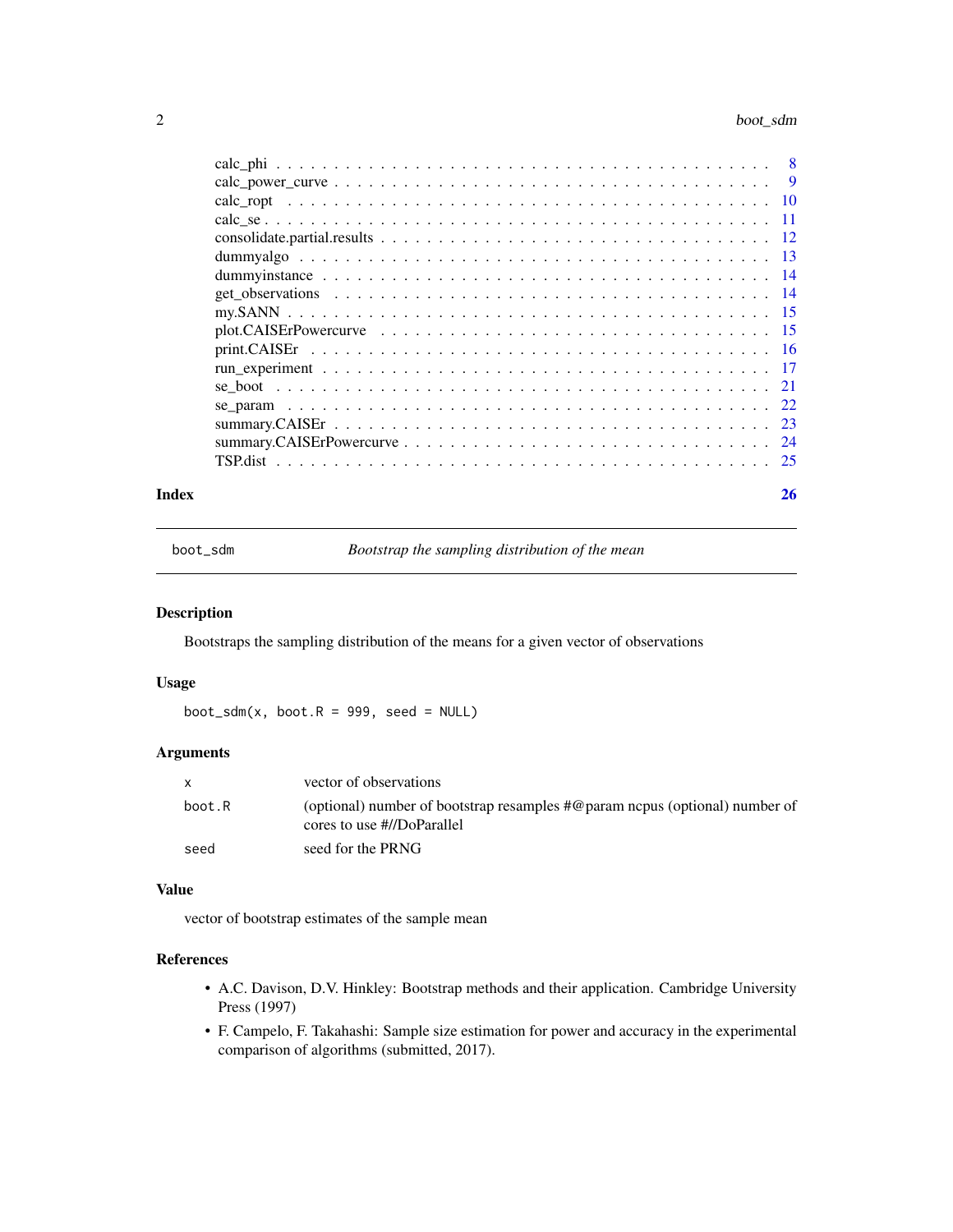## <span id="page-2-0"></span>calc\_instances 3

#### Author(s)

Felipe Campelo (<fcampelo@ufmg.br>)

#### Examples

```
x \le rnorm(15, mean = 4, sd = 1)
my.sdm <- boot_sdm(x)
hist(my.sdm)
qqnorm(my.sdm, pch = 20)
x \leftarrow runif(12)my.sdm <- boot_sdm(x)
qqnorm(my.sdm, pch = 20)
# Convergence of the SDM to a Normal distribution as sample size is increased
X \le - rchisq(1000, df = 3)
x1 \le rchisq(10, df = 3)
x2 \leftarrow rchisq(20, df = 3)
x3 \le rchisq(40, df = 3)
par(mfrow = c(2, 2))plot(density(X), main = "Estimated pop distribution");
hist(boot_sdm(x1), breaks = 25, main = "SDM, n = 10")
hist(boot_sdm(x2), breaks = 25, main = "SDM, n = 20")
hist(boot_sdm(x3), breaks = 25, main = "SDM, n = 40")
par(mfrow = c(1, 1))
```
<span id="page-2-1"></span>calc\_instances *Calculates number of instances for the comparison of two algorithms*

## Description

Calculates either the number of instances, the standardized effect size, or the power of a comparison of two algorithms

## Usage

```
calc_instances(ninstances = NULL, power = NULL, d, sig.level = 0.05,
  alternative = "two.sided", test.type = "t.test")
```

| ninstances  | the number of instances to be used in the experiment.                                                                               |
|-------------|-------------------------------------------------------------------------------------------------------------------------------------|
| power       | (desired) test power                                                                                                                |
| d           | minimally relevant effect size (MRES, expressed as a standardized effect size,<br>i.e., "deviation from H0" / "standard deviation") |
| sig.level   | significance level (alpha) for the experiment                                                                                       |
| alternative | type of alternative hypothesis ("two.sided" or "one.sided")                                                                         |
| test.type   | type of test ("t.test", "wilcoxon", "binomial")                                                                                     |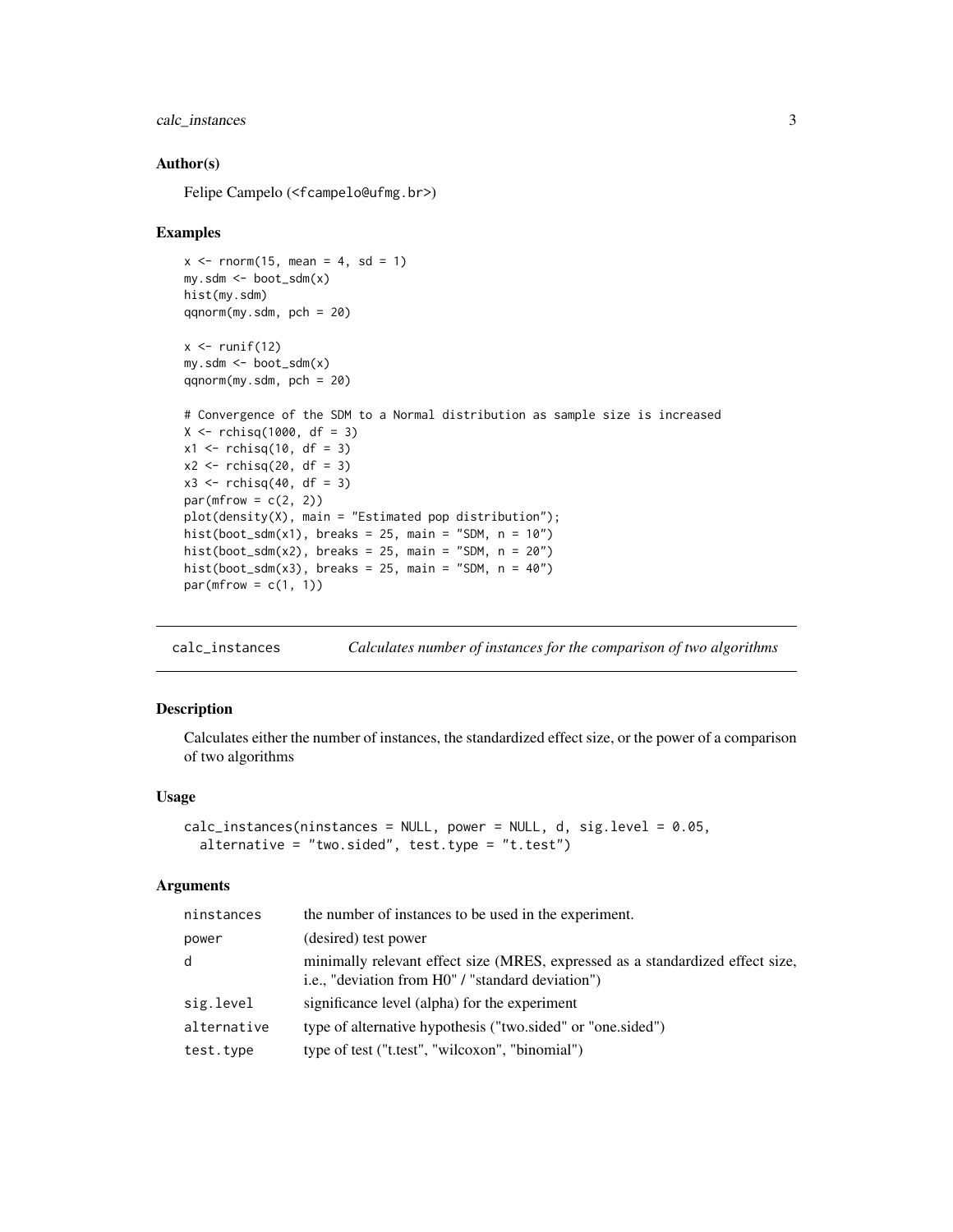## <span id="page-3-0"></span>Details

This routine uses the closed formula of the t-test to calculate the number of instances required for a comparison of two algorithms, considering a desired power, standardized effect size, and significance level. for cases where the number of instances is predefined, it can return the test power instead.

#### Value

a list object containing the following items:

- ninstances number of instances
- power the power of the comparison
- d the effect size
- sig.level significance level
- alternative type of alternative hypothesis
- test.type type of test

#### Sample Sizes for Nonparametric Methods

If the parameter test.type is set to either Wilcoxon or Binomial, this routine approximates the number of instances using the ARE of these tests in relation to the paired t.test, using the formulas:

 $n.wilcox = n.ttest/0.86 = 1.163 * n.ttest$ 

•

•

 $n\cdot binom = n\cdot ttest/0.637 = 1.570 * n\cdot ttest$ 

#### Author(s)

Felipe Campelo (<fcampelo@ufmg.br>), Fernanda Takahashi (<fernandact@ufmg.br>)

<span id="page-3-1"></span>calc\_nreps2 *Determine sample sizes for a pair of algorithms on a problem instance*

#### **Description**

Iteratively calculates the required sample sizes for two algorithms on a given problem instance, so that the standard error of the estimate of the difference (either simple or percent) in mean performance is controlled at a predefined level.

#### Usage

```
calc_nreps2(instance, algorithm1, algorithm2, se.max, dif, method = "param",
  nstart = 20, nmax = 200, seed = NULL, boot.R = 999,
  force.balanced = FALSE, save.to.file = FALSE, folder = "./nreps_files")
```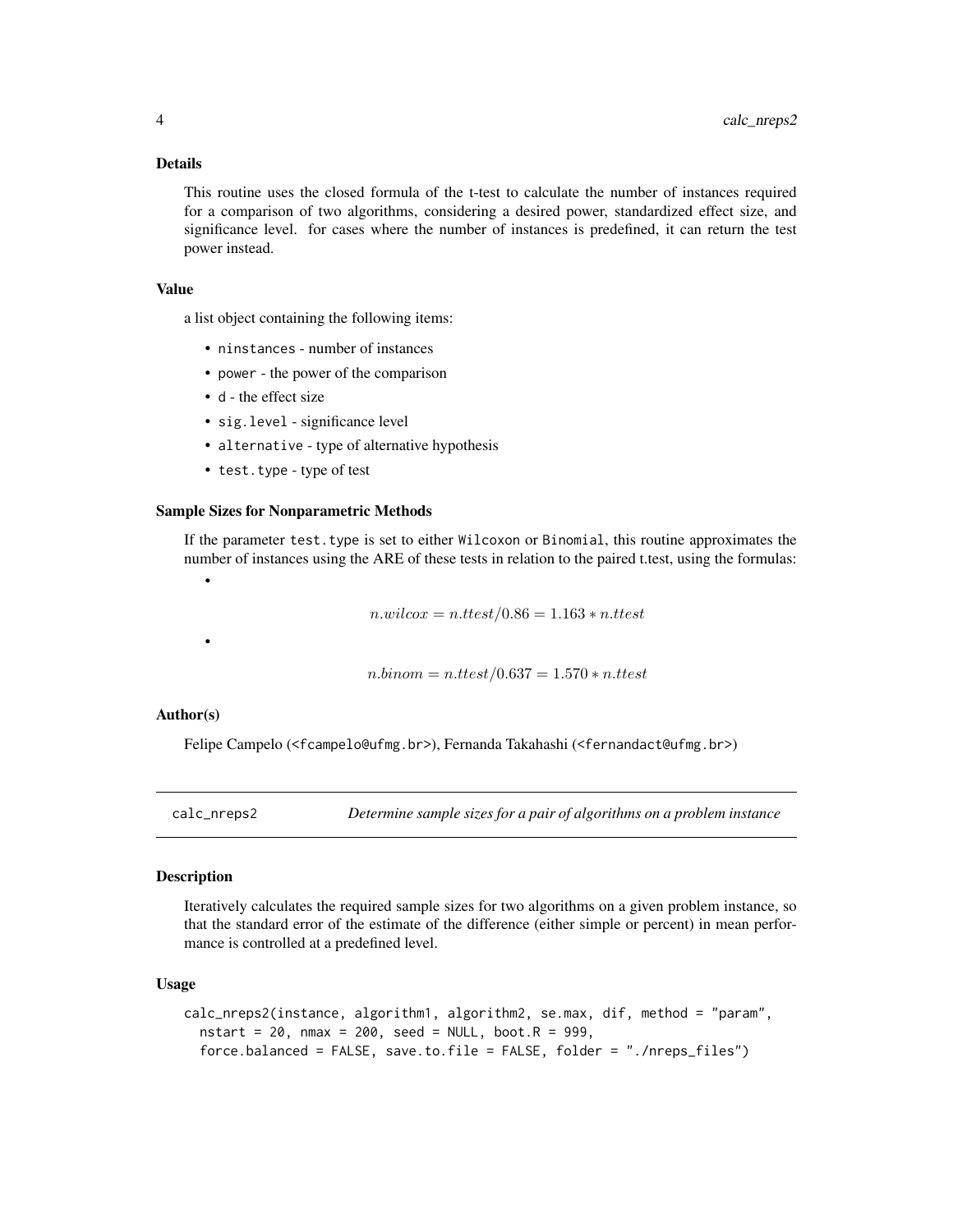## calc\_nreps2 5

## Arguments

| instance     | a list object containing the definitions of the problem instance. See Section<br>Problems and Algorithms for details.                               |
|--------------|-----------------------------------------------------------------------------------------------------------------------------------------------------|
| algorithm1   | a list object containing the definitions of algorithm 1. See Section Problems and<br>Algorithms for details.                                        |
| algorithm2   | a list object containing the definitions of algorithm 2. See Section Problems and<br>Algorithms for details.                                        |
| se.max       | desired upper limit for the standard error of the estimated difference between the<br>two algorithms. See Section Types of Differences for details. |
| dif          | type of difference to be used. Accepts "perc" (for percent differences) or "sim-<br>ple" (for simple differences)                                   |
| method       | method to use for estimating the standard error. Accepts "param" (for paramet-<br>ric) or "boot" (for bootstrap)                                    |
| nstart       | initial number of algorithm runs for each algorithm. See Section Initial Number<br>of Observations for details.                                     |
| nmax         | maximum total allowed sample size.                                                                                                                  |
| seed         | seed for the random number generator                                                                                                                |
| boot.R       | number of bootstrap resamples                                                                                                                       |
|              | force balanced logical flag to force the use of balanced sampling for the algorithms on each<br>instance                                            |
| save.to.file | logical flag: should the results be saved to a file in the current working directory?                                                               |
| folder       | directory to save files (if save.to.file $==$ TRUE)                                                                                                 |

## Value

a list object containing the following items:

- x1j vector of observed performance values for algorithm1
- x2j vector of observed performance values for algorithm2
- phi.est estimated value for the statistic of interest
- se standard error of the estimate
- n1j number of observations generated for algorithm 1
- n2j number of observations generated for algorithm 2
- $r.$ opt =  $n1j / n2j$
- seed the seed used for the PRNG
- dif the type of difference used
- method the method used ("param" / "boot")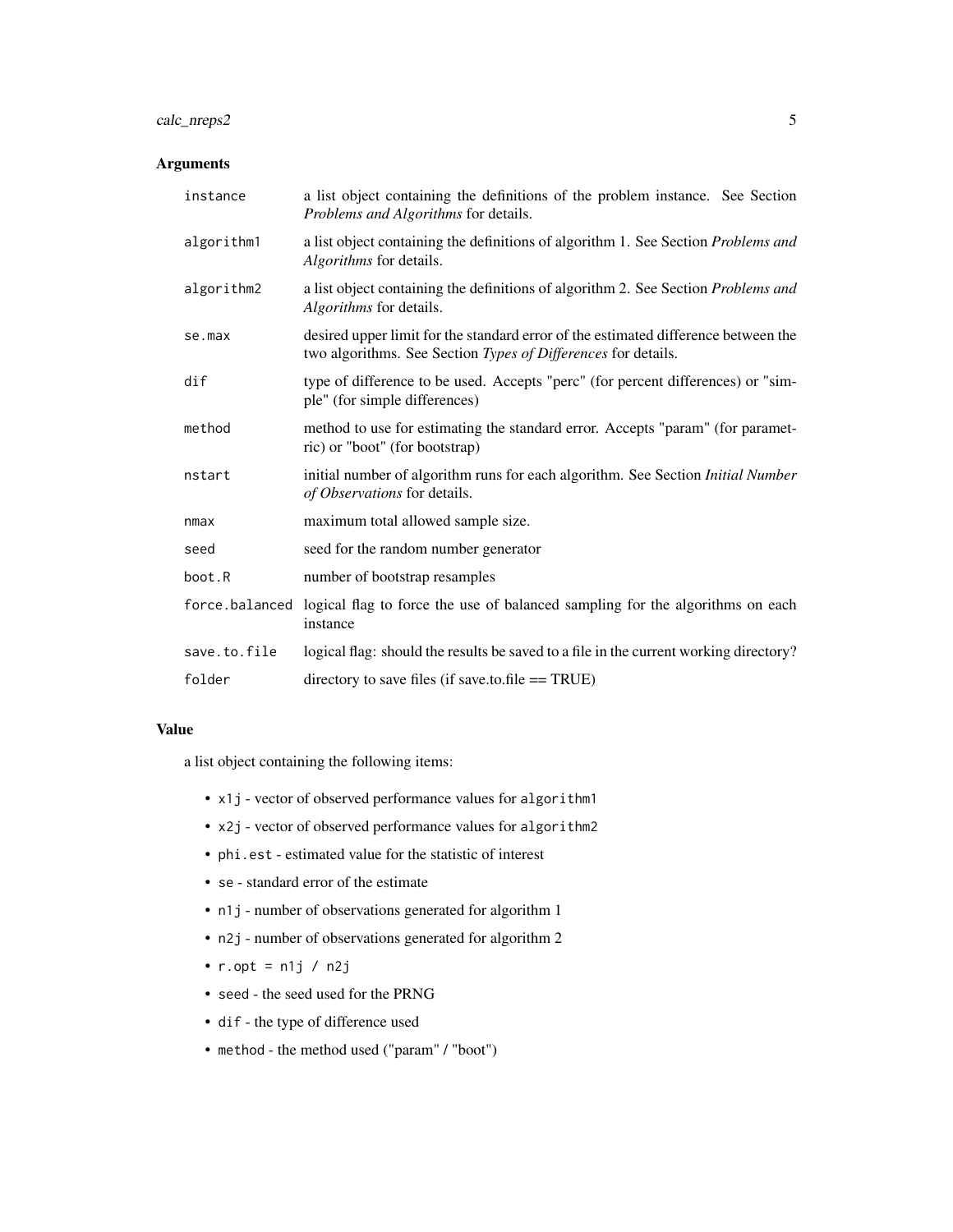#### Instances and Algorithms

Parameters instance, algorithm1 and algorithm2 must each be a list of instance (algorithm) specifications, defined according to the instructions given below.

instance is a named list containing all relevant parameters that define the problem instance. This list must contain at least the field instance\$FUN, with the name of the problem instance function, that is, a routine that calculates  $y = f(x)$ . If the instance requires additional parameters, these must also be provided as named fields.

Similarly, algorithm1 and algorithm2 must each be a named list containing all relevant parameters that define the algorithm to be applied for solving the problem instance. In what follows we use algorithm to refer to both algorithm1 and algorithm2

algorithm must contain a algorithm\$FUN field (the name of the function that calls the algorithm) and any other elements/parameters that algorithm\$FUN requires (e.g., stop criteria, operator names and parameters, etc.).

The function defined by the routine algorithm\$FUN must have the following structure: supposing that the list in algorithm has fields algorithm\$FUN = myalgo and algorithm\$par1 = "a", algorithm\$par2 = 5, then:

```
myalgo <- function(par1, par2, instance, ...){
      # do stuff
      # ...
      return(results)
}
```
That is, it must be able to run if called as:

```
# remove '$FUN' and '$alias' field from list of arguments
# and include the problem definition as field 'instance'
myargs <- algorithm[names(algorithm) != "FUN"]
myargs <- myargs[names(myargs) != "alias"]
myargs$instance <- instance
# call function
do.call(algorithm$FUN,
       args = myargs)
```
The algorithm\$FUN routine must return a list containing (at least) the performance value of the final solution obtained, in a field named value (e.g., result\$value) after a given run.

## Initial Number of Observations

In the **general case** the initial number of observations / algorithm / instance (nstart) should be relatively high. For the parametric case we recommend  $\sim$ 20 if outliers are not expected,  $\sim$ 50 (at least) if that assumption cannot be made. For the bootstrap approach we recommend using at least 20. However, if some distributional assumptions can be made - particularly low skewness of the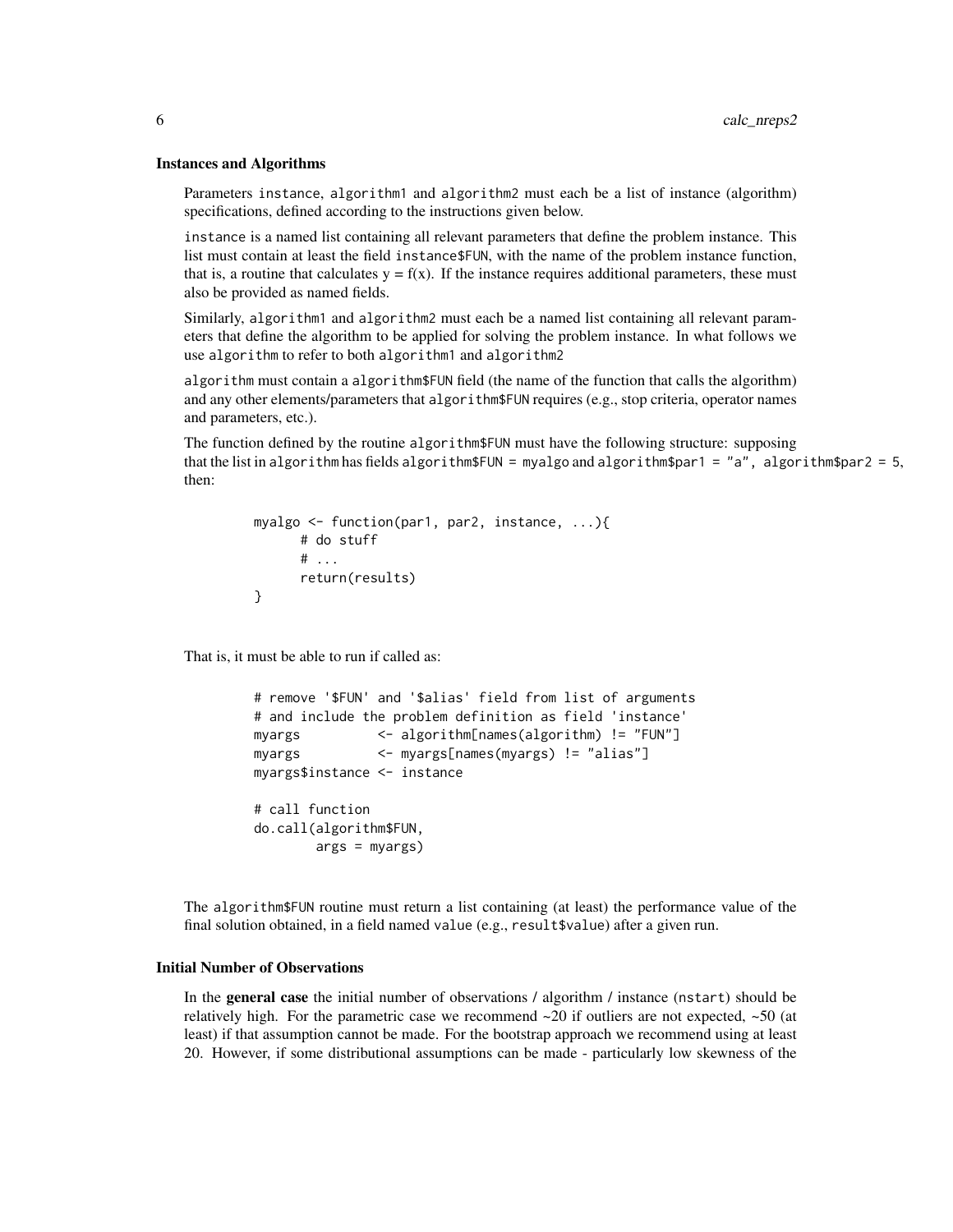## calc\_nreps2 7

population of algorithm results on the test instances), then nstart can in principle be as small as 5 (if the output of the algorithm were known to be normal, it could be 1).

In general, higher sample sizes are the price to pay for abandoning distributional assumptions. Use lower values of nstart with caution.

#### Types of Differences

Parameter dif informs the type of difference in performance to be used for the estimation (mu1 and mu2 represent the mean performance of each algorithm on the problem instance):

- If dif == "perc" it estimates (mu2 mu1) / mu1.
- If dif == "simple" it estimates mu2 mu1.

## Author(s)

Felipe Campelo (<fcampelo@ufmg.br>), Fernanda Takahashi (<fernandact@ufmg.br>)

#### References

- F. Campelo, F. Takahashi: Sample size estimation for power and accuracy in the experimental comparison of algorithms (submitted, 2017).
- P. Mathews. Sample size calculations: Practical methods for engineers and scientists. Mathews Malnar and Bailey, 2010.
- A.C. Davison, D.V. Hinkley: Bootstrap methods and their application. Cambridge University Press (1997)
- E.C. Fieller: Some problems in interval estimation. Journal of the Royal Statistical Society. Series B (Methodological) 16(2), 175–185 (1954)
- V. Franz: Ratios: A short guide to confidence limits and proper use (2007). https://arxiv.org/pdf/0710.2024v1.pdf
- D.C. Montgomery, C.G. Runger: Applied Statistics and Probability for Engineers, 6th ed. Wiley (2013)

#### Examples

```
# Uses dummy algorithms and a dummy instance to illustrate the
# use of calc_nreps2
algorithm1 <- list(FUN = "dummyalgo", alias = "algo1",
                   distribution.fun = "rnorm",
                   distribution.pars = list(mean = 10, sd = 1))algorithm2 <- list(FUN = "dummyalgo", alias = "algo2",
                  distribution.fun = "rnorm",
                   distribution.pars = list(mean = 20, sd = 4)instance <- list(FUN = "dummyinstance")
# Theoretical results for an SE = 0.5 on the simple difference:
# phi = 10; n1 = 20; n2 = 80
# (using the parametric approach)
my.reps <- calc_nreps2(instance, algorithm1, algorithm2,
                       se.max = 0.5, dif = "simple", seed = 1234)
cat("n1j =", my.repssn1j, "\\nn2j =", my.repssn2j,
```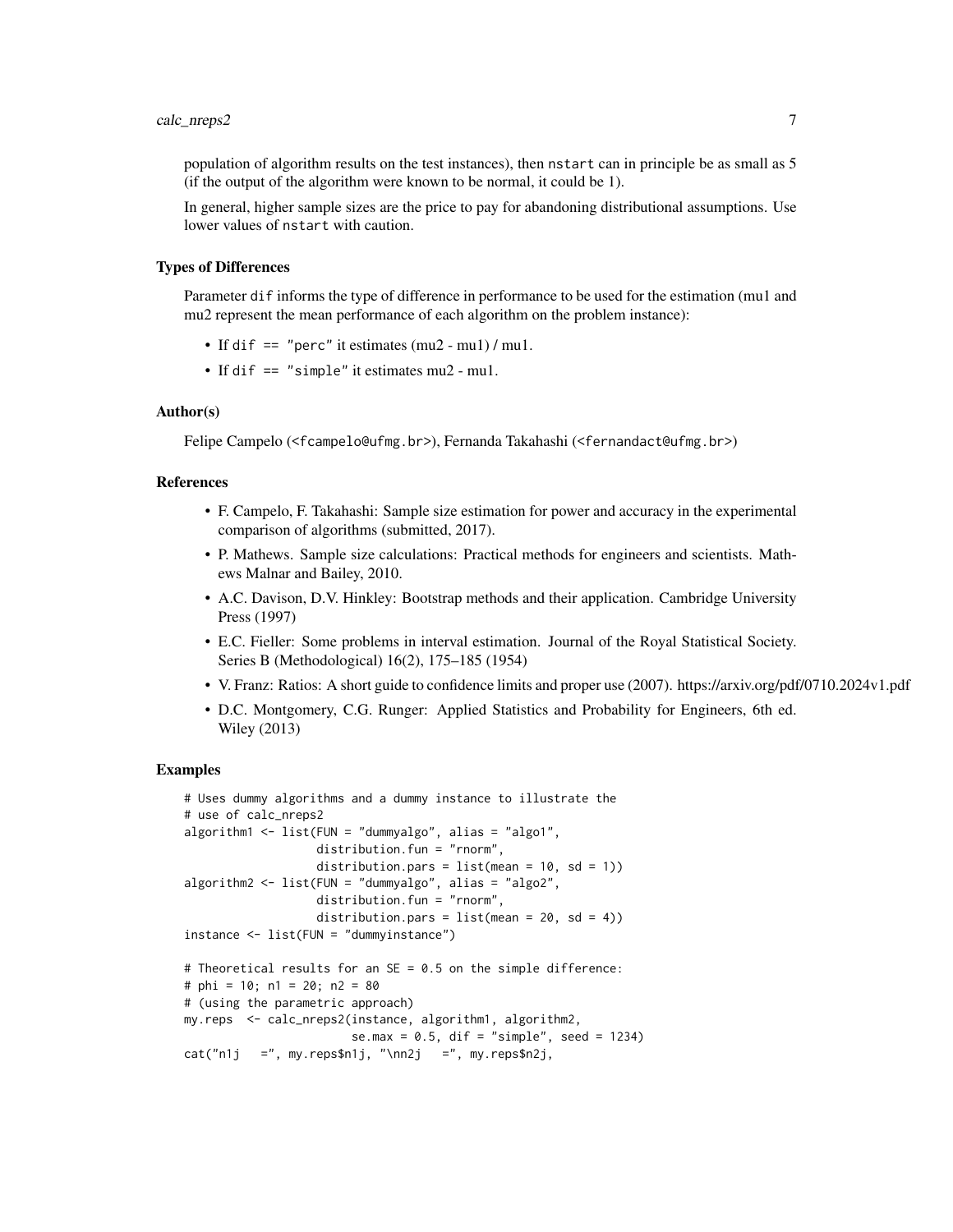```
"\nphi_j =", my.reps$phi.est, "\nse =", my.reps$se)
# Forcing equal sample sizes:
my.reps <- calc_nreps2(instance, algorithm1, algorithm2,
                       se.max = 0.5, dif = "simple", seed = 1234,
                       force.balanced = TRUE)
cat("n1j =", my.repssn1j, "\\nn2j =", my.repssn2j,"\nphi_j =", my.reps$phi.est, "\nse =", my.reps$se)
## Not run:
# Using the bootstrap approach
algorithm3 <- list(FUN = "dummyalgo", alias = "algo3",
                  distribution.fun = "rchisq",
                  distribution.pars = list(df = 2, ncp = 3))my.reps <- calc_nreps2(instance, algorithm1, algorithm3,
                       se.max = 0.05, dif = "perc",
                       method = "boot", seed = 1234,nstart = 20cat("n1j =", my.repssn1j, "\\nn2j =", my.repssn2j,"\nphi_j =", my.reps$phi.est, "\nse =", my.reps$se)
## End(Not run)
## Not run:
# Example for a 21-city TSP instance using 2 configurations of SANN
algorithm1 <- list(FUN = "my.SANN", alias = "algo1",
                  Temp = 2000, budget = 10000)
algorithm2 <- list(FUN = "my.SANN", alias = "algo2",
                  Temp = 4000, budget = 10000)
instance < - list(FUN = "TSP.dist",mydist = datasets::eurodist)
my.reps <- calc_nreps2(instance, algorithm1, algorithm2,
                       se.max = 0.01, dif = "perc",
                       method = "param", seed = 1234,
                       nstart = 20cat("n1j =", my.reps$n1j, "\\nn2j =", my.reps$n2j,"\nphi_j =", my.reps$phi.est, "\nse =", my.reps$se)
## End(Not run)
```
calc\_phi *Calculates the sample estimator of (simple or percent) differences*

#### **Description**

Calculates the sample estimator of the (simple or percent) differences between the means of two algorithms on a given instance.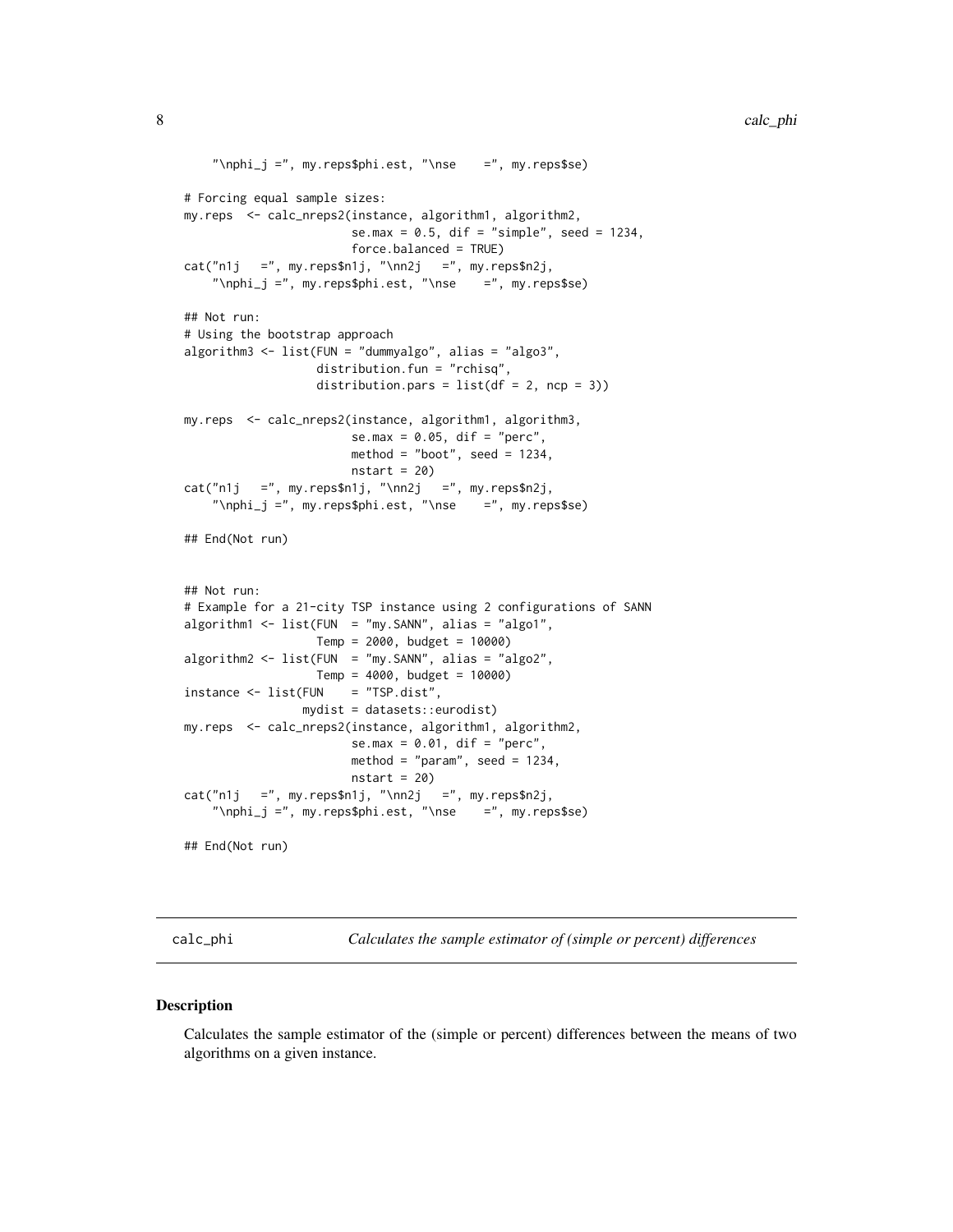## <span id="page-8-0"></span>calc\_power\_curve 9

- If 'dif == "simple": estimates  $mu2 mu1$ ,
- If 'dif == "perc": estimates  $(mu2 mu1)/mu1$ ,

#### Usage

calc\_phi(x1, x2, dif)

#### Arguments

| x1  | vector of observations                              |
|-----|-----------------------------------------------------|
| x2  | vector of observations                              |
| dif | type of difference to estimate ("simple" or "perc") |

#### Details

where  $mu1, mu2$  are the means of the populations that generated the sample vectors  $x1, x2$ .

#### Value

Estimated value of the statistic given in dif

#### References

• F. Campelo, F. Takahashi: Sample size estimation for power and accuracy in the experimental comparison of algorithms (submitted, 2017).

## Author(s)

Felipe Campelo (<fcampelo@ufmg.br>)

## Examples

```
x1 \le - rnorm(25, 3, 0.5)
x2 \le runif(15, 4, 6)
calc_phi(x1, x2, "simple")
calc_phi(x1, x2, "perc")
```
<span id="page-8-1"></span>calc\_power\_curve *Calculate the power curve for an experiment*

## Description

Calculates the power curve (d x power) for an experiment with a fixed number of instances. See [calc\\_instances\(\)](#page-2-1) for details.

#### Usage

```
calc_power_curve(ninstances, sig.level = 0.05, alternative = "two.sided",
  test.type = "t.test", d.range = c(0.1, 2), npoints = 100)
```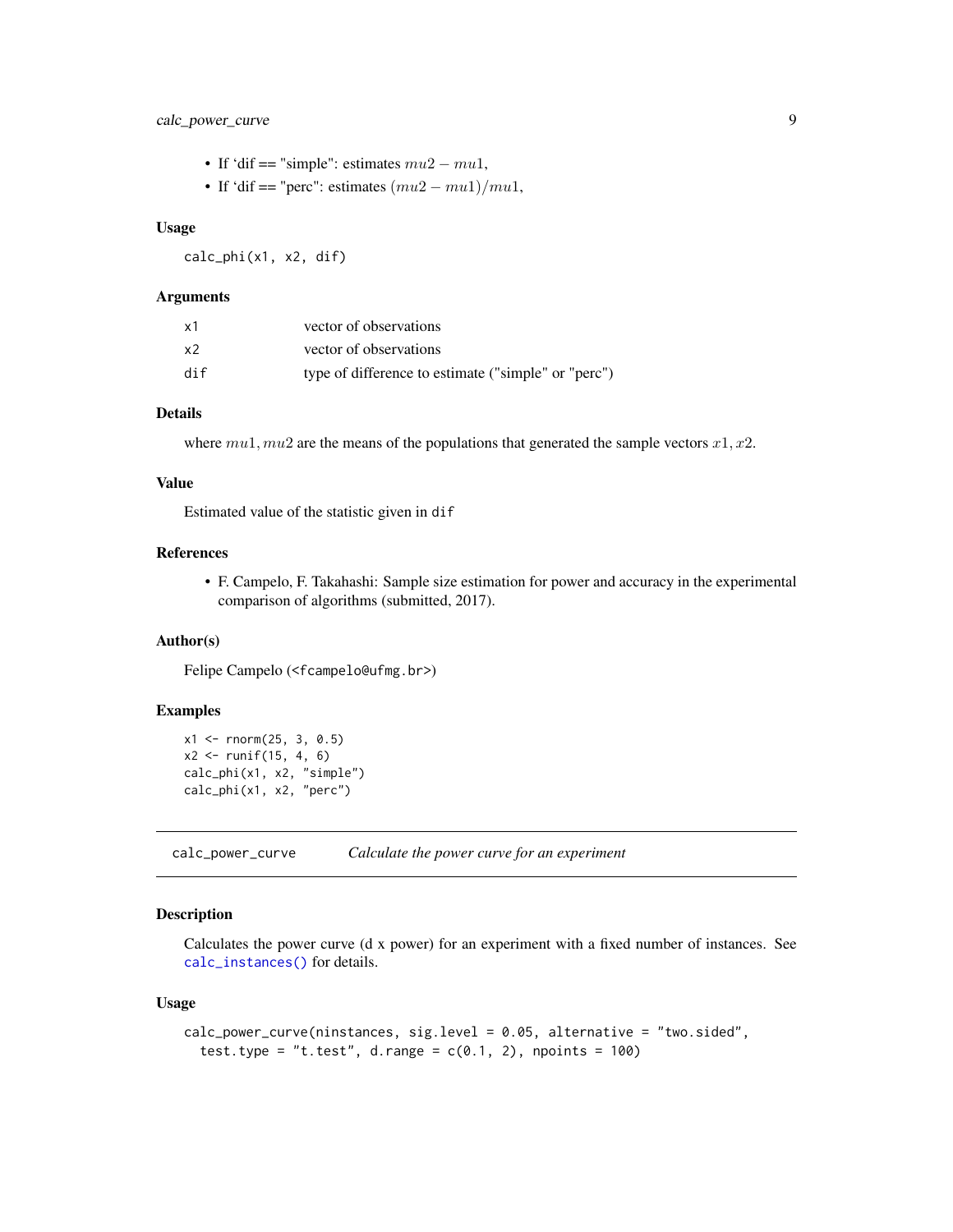## Arguments

| ninstances  | the number of instances to be used in the experiment.                                        |
|-------------|----------------------------------------------------------------------------------------------|
| sig.level   | significance level (alpha) for the experiment                                                |
| alternative | type of alternative hypothesis ("two.sided" or "one.sided")                                  |
| test.type   | type of test ("t.test", "wilcoxon", "binomial")                                              |
| d.range     | vector c(dmin, dmax) with range of effect sizes to consider for the power cal-<br>culations. |
| npoints     | number of points for the power curve.                                                        |

#### Value

an object of class caiser.powercurve containing fields d, the (standardized) effect size; and power, the (expected) power to detect each effect size in d.

## Author(s)

Felipe Campelo (<fcampelo@ufmg.br>)

#### Examples

```
my.cpc <- calc_power_curve(ninstances = 10)
summary(my.cpc)
plot(my.cpc)
```
calc\_ropt *Calculates the optimal ratio of sample sizes*

## Description

Calculates the optimal ratio of sample sizes of two algorithms on a given instance, for either simple or percent differences, using the parametric approach.

## Usage

calc\_ropt(x1, x2, dif)

| x1  | vector of observations                                                                                                               |
|-----|--------------------------------------------------------------------------------------------------------------------------------------|
| x2  | vector of observations                                                                                                               |
| dif | name of the difference for which the SE is desired. Accepts "perc" (for percent<br>differences) or "simple" (for simple differences) |

<span id="page-9-0"></span>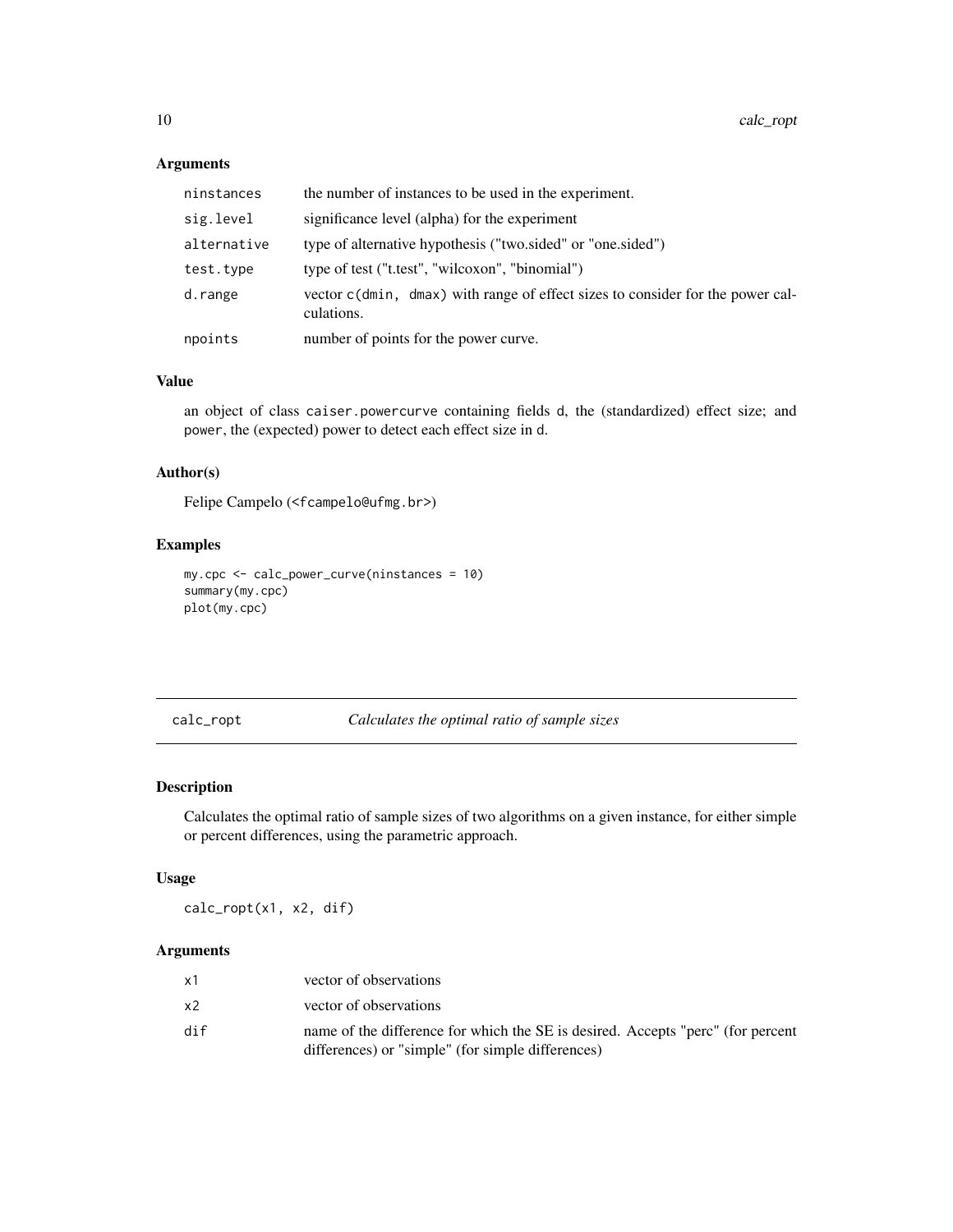<span id="page-10-0"></span>calc\_se 11

## Value

numeric value: optimal ratio n1 / n2

#### References

• F. Campelo, F. Takahashi: Sample size estimation for power and accuracy in the experimental comparison of algorithms (submitted, 2017).

#### Author(s)

Felipe Campelo (<fcampelo@ufmg.br>)

#### Examples

```
set.seed(1234)
x1 \le rnorm(25, 5, 1)
x2 <- runif(35, 8, 10)
calc_ropt(x1, x2, "simple")
calc_ropt(x1, x2, "perc")
```
calc\_se *Calculates the standard error for simple and percent differences*

#### Description

Calculates the sample standard error for the estimator differences between two algorithms on a given instance.

#### Usage

```
calc\_se(x1, x2, dif, method = "param", boot.R = 999)
```
#### Arguments

| $\times$ 1 | vector of observations                                                                                                                                                             |
|------------|------------------------------------------------------------------------------------------------------------------------------------------------------------------------------------|
| x2         | vector of observations                                                                                                                                                             |
| dif        | name of the difference for which the SE is desired. Accepts "perc" (for percent<br>differences) or "simple" (for simple differences)                                               |
| method     | method used to calculate the interval. Accepts "param" (using parametric for-<br>mulas based on normality of the sampling distribution of the means) or "boot"<br>(for bootstrap). |
| boot.R     | (optional) number of bootstrap resamples.                                                                                                                                          |

## Details

- If dif == "perc" it returns the SE for sample estimator of  $(mu2 mu1)/mu1$ , where  $mu1, mu2$  are the means of the populations that generated the sample vectors  $x1, x2$ .
- If dif == "simple" it returns the SE for sample estimator of  $(mu2 mu1)$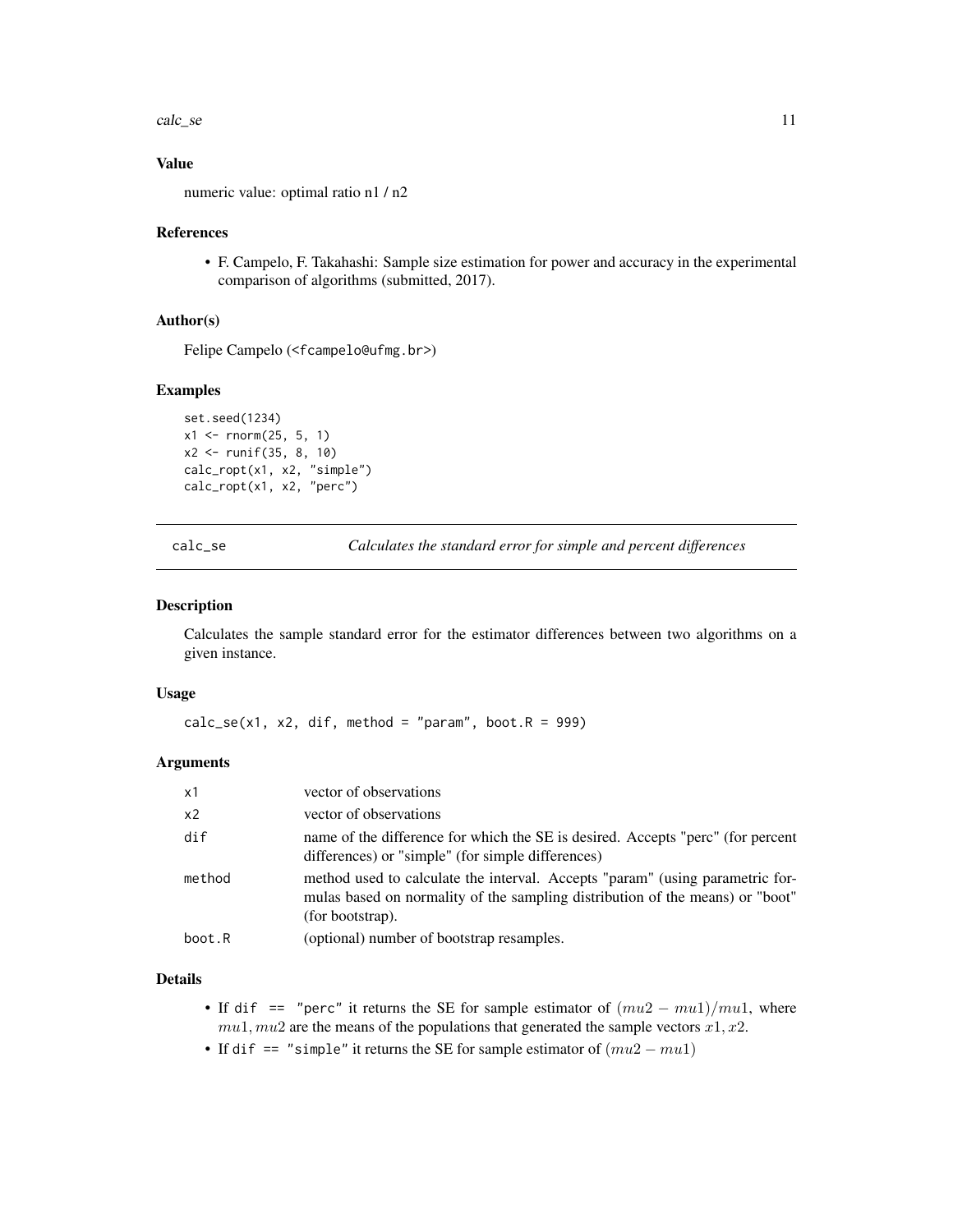<span id="page-11-0"></span>a list object containing the following items:

- x.est estimated value
- se standard error

#### References

• F. Campelo, F. Takahashi: Sample size estimation for power and accuracy in the experimental comparison of algorithms (submitted, 2017).

#### Author(s)

Felipe Campelo (<fcampelo@ufmg.br>), Fernanda Takahashi (<fernandact@ufmg.br>)

## Examples

```
# two vectors of normally distributed observations
set.seed(1234)
x1 \le - rnorm(100, 5, 1) # mean = 5, sd = 1
x2 \le rnorm(200, 10, 2) # mean = 10, sd = 2
# Theoretical SE for simple difference: 0.1732051
calc\_se(x1, x2, dif = "simple", method = "param")# Theoretical (Fieller, no covariance) SE for percent differences: 0.04
calc\_se(x1, x2, dif = "perc", method = "boot")
```
consolidate.partial.results *Consolidate results from partial files*

#### Description

Consolidates results from a set of partial files (each generated by an individual call to [calc\\_nreps2\(\)](#page-3-1)) into a single output structure, similar (but not identical) to the output of [run\\_experiment\(\)](#page-16-1).

#### Usage

```
consolidate.partial.results(folder = "./nreps_files")
```
#### Arguments

folder folder where the partial files are located.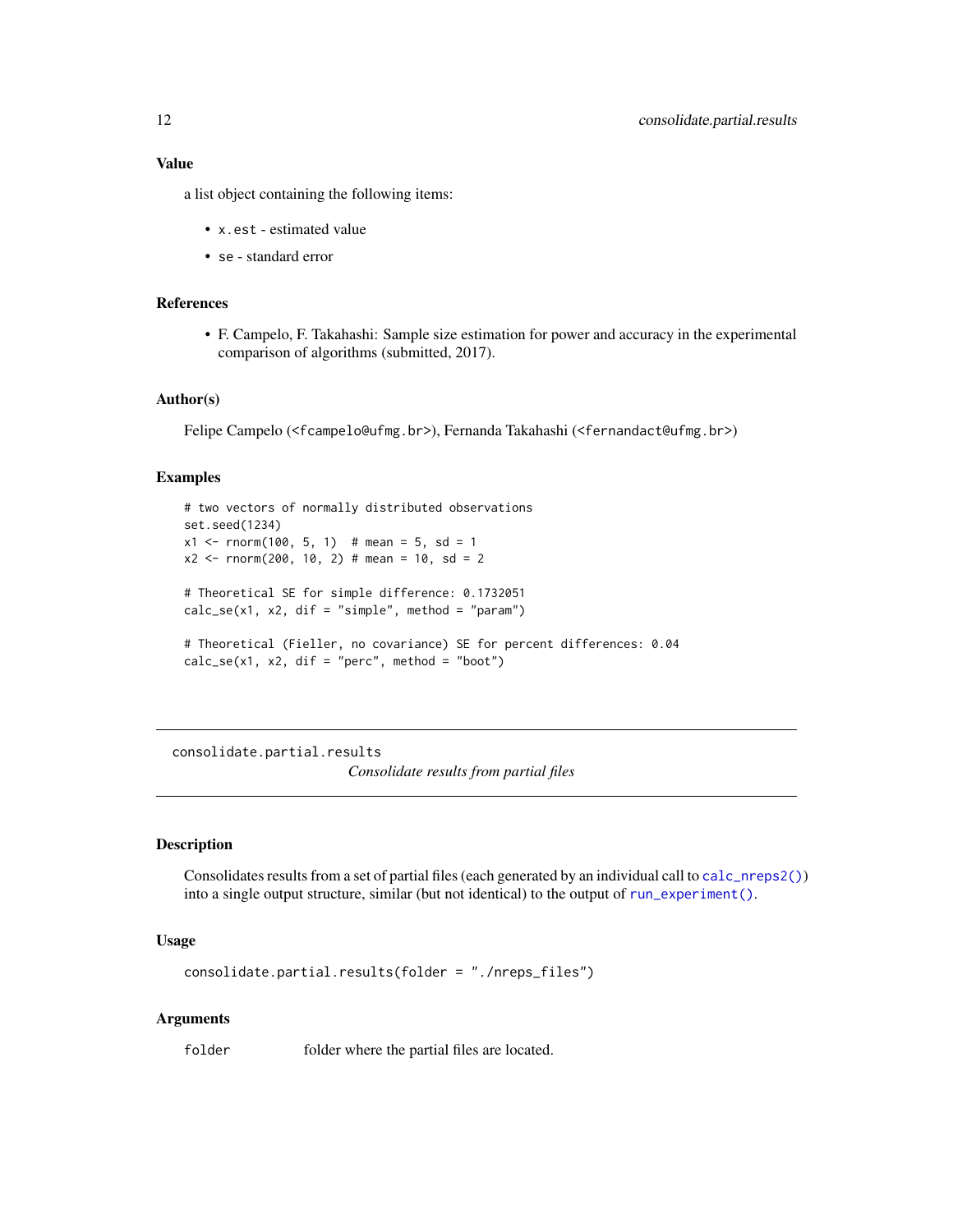## <span id="page-12-0"></span>dummyalgo 13

#### Value

a list object containing the following fields:

- data.raw data frame containing all observations generated
- data.summary data frame summarizing the experiment.
- N number of instances sampled
- instances.sampled names of the instances sampled

dummyalgo *Dummy algorithm routine to test the sampling procedures*

#### Description

This is a dummy algorithm routine to test the sampling procedures. It basically returns values according to the distribution function given in distribution. fun with parameters given by distribution.pars.

#### Usage

```
dummyalgo(distribution.fun = "rnorm", distribution.pars = list(mean = 0, sd
 = 1), instance)
```
#### Arguments

| distribution.fun  |                                                                                                                                                                                     |
|-------------------|-------------------------------------------------------------------------------------------------------------------------------------------------------------------------------------|
|                   | name of a function that generates random values according to a given distribu-<br>tion, e.g., "rnorm", "runif", "rexp" etc.                                                         |
| distribution.pars |                                                                                                                                                                                     |
|                   | list of named parameters required by the function in distribution. Fun. Pa-<br>rameter n (number of points to generate) is unnecessary (this routine always<br>considers $n = 1$ ). |
| instance          | instance parameters. This parameter is always ignored, and was only included<br>for compatibility with run_nreps2 and other nreps functions.                                        |

## Value

a list object with a single field \$value, containing a value distributed according to distribution. fun and distribution.pars.

#### Author(s)

Felipe Campelo (<fcampelo@ufmg.br>)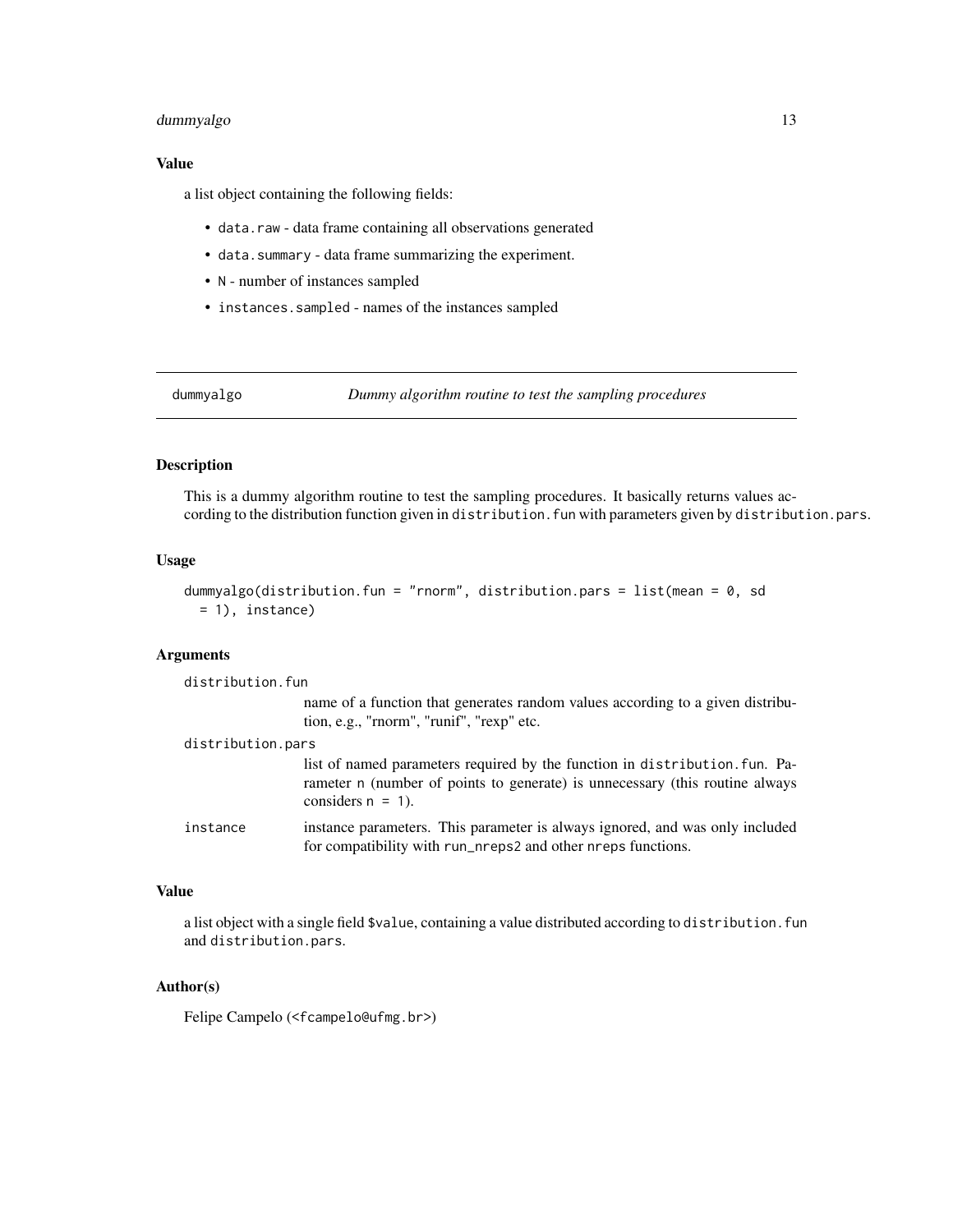<span id="page-13-0"></span>

## Description

Dummy instance (for testing only) - a function that does nothing and returns nothing

#### Usage

dummyinstance()

get\_observations *Run an algorithm on a problem.*

## Description

Call algorithm routine for the solution of a problem instance

#### Usage

```
get_observations(algo, instance, n = 1)
```
## Arguments

| algo     | a list object containing the definitions of the algorithm. See calc_nreps2() for<br>details.        |
|----------|-----------------------------------------------------------------------------------------------------|
| instance | a list object containing the definitions of the problem instance. See calc_nreps2()<br>for details. |
| n        | number of observations to generate.                                                                 |

## Value

vector of observed performance values

## Author(s)

Felipe Campelo (<fcampelo@ufmg.br>)

## See Also

[calc\\_nreps2](#page-3-1)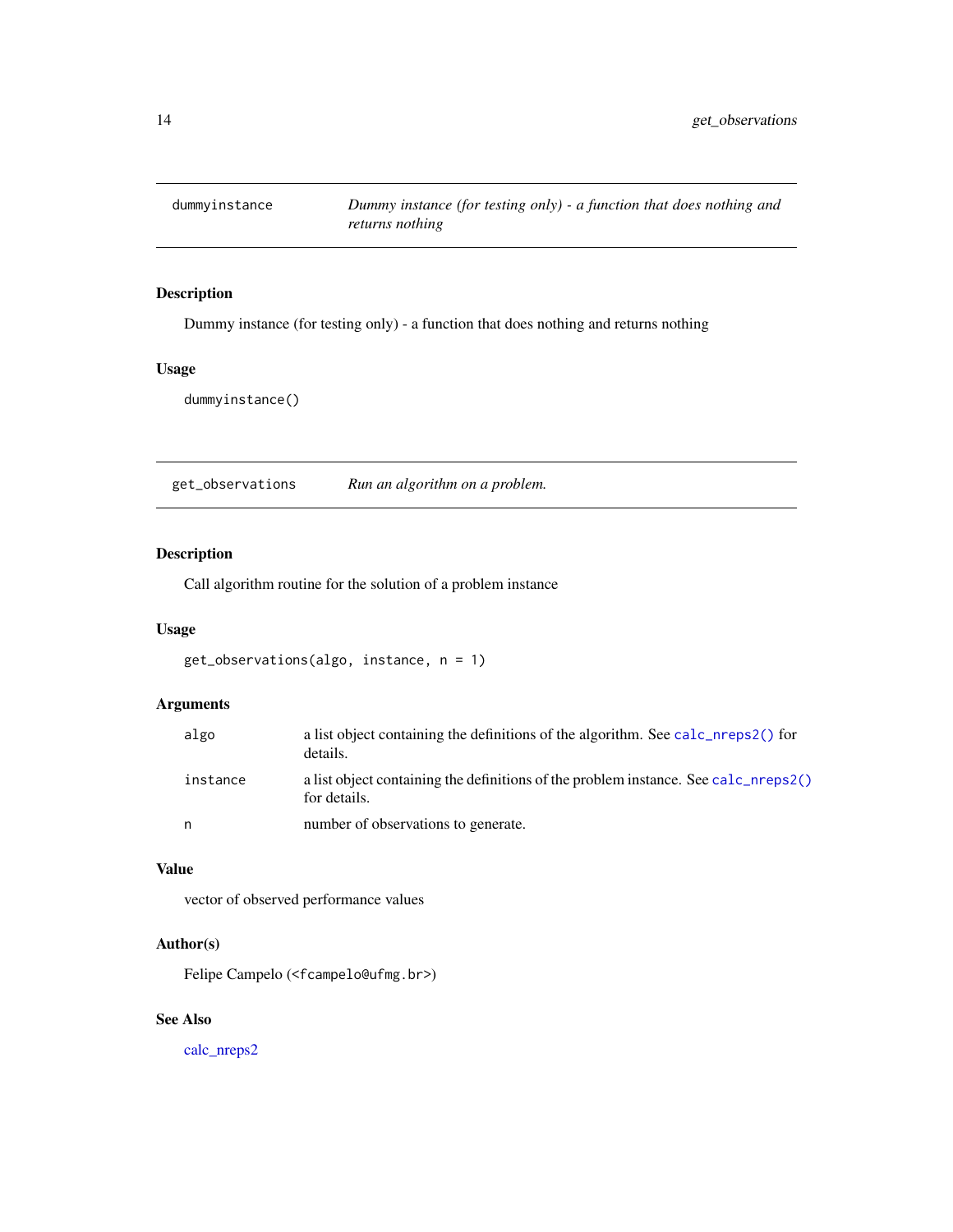## <span id="page-14-0"></span>my.SANN 15

## Examples

```
algorithm <- list(FUN = "dummyalgo", alias = "myalgo",
                  distribution.fun = "rnorm",
                  distribution.pars = list(mean = 50, sd = 10))instance <- list(FUN = "dummyinstance")
x <- get_observations(algorithm, instance, n = 1000)
hist(x)
```
my.SANN *Simulated annealing (for testing/examples) Adapted from stats::optim*

#### Description

Simulated annealing (for testing/examples) Adapted from stats::optim

## Usage

my.SANN(Temp, budget, instance)

## Arguments

| Temp     | controls the "SANN" method. It is the starting temperature for the cooling<br>schedule. |
|----------|-----------------------------------------------------------------------------------------|
| budget   | stop criterion: total number of function evaluations                                    |
| instance | instance object (see calc_nreps2() for details)                                         |

plot.CAISErPowercurve *plot.caiser.powercurve*

#### Description

S3 method for plotting *caiser.powercurve* objects (the output of [calc\\_power\\_curve\(\)](#page-8-1)).

## Usage

```
## S3 method for class 'CAISErPowercurve'
plot(x, high lights = c(0.5, 0.8, 0.95), ...)
```

|            | list object of class <i>caiser.powercurve</i> (generated by calc_power_curve())           |
|------------|-------------------------------------------------------------------------------------------|
| highlights | specific power values to highlight                                                        |
| $\cdots$   | other parameters to be passed down to specific plotting functions (currently un-<br>used) |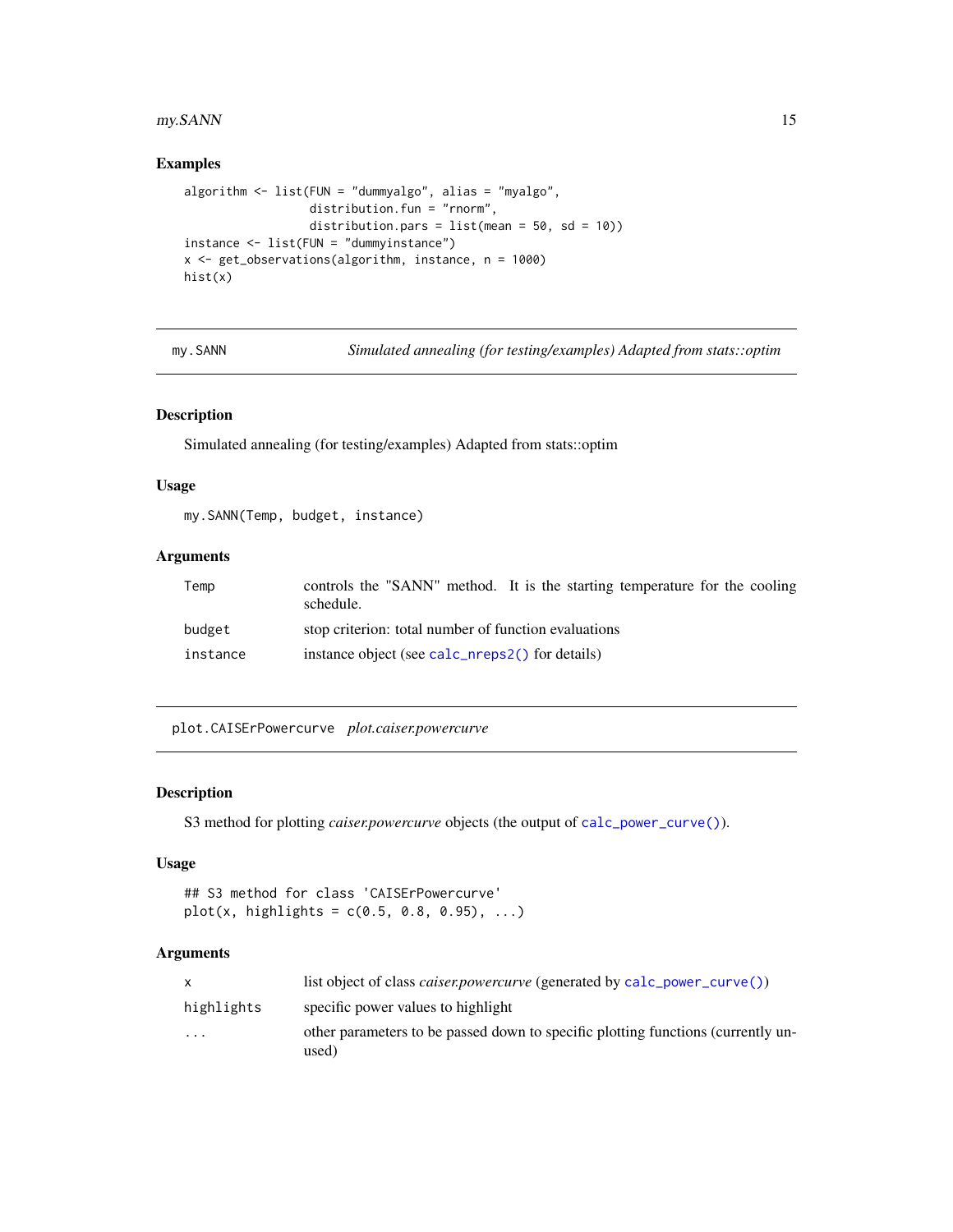#### Examples

```
my.cpc <- calc_power_curve(ninstances = 10)
plot(my.cpc)
```
print.CAISEr *print.CAISEr*

#### Description

S3 method for printing *CAISEr* objects (the output of [run\\_experiment\(\)](#page-16-1)).

## Usage

```
## S3 method for class 'CAISEr'
print(x, ..., digits = 6, right = TRUE,breakrows = FALSE)
```
## Arguments

| x         | list object of class <i>CAISEr</i> (generated by run_experiment())                                                  |
|-----------|---------------------------------------------------------------------------------------------------------------------|
| $\cdots$  | other parameters to be passed down to specific summary functions (currently<br>unused)                              |
| digits    | the minimum number of significant digits to be used. See $print.default()$ .                                        |
| right     | logical, indicating whether or not strings should be right-aligned.                                                 |
| breakrows | logical, indicating whether to "widen" the output table by placing the bottom<br>half to the right of the top half. |

## Examples

```
# Example using dummy algorithms and instances. See ?dummyalgo for details.
# In this case all instances are the same, so we expect all cases to return
# a percent difference of approx. phi.j = 1.0 and sample sizes of
# approx. n1 = 31, n2 = 87
algorithm1 \le list(FUN = "dummyalgo", alias = "algo1",
                   distribution.fun = "rnorm",
                   distribution.pars = list(\text{mean} = 10, \text{ sd} = 1))algorithm2 <- list(FUN = "dummyalgo", alias = "algo2",
                   distribution.fun = "rnorm",
                   distribution.pars = list(mean = 20, sd = 4))algolist <- list(algorithm1, algorithm2)
instlist <- vector(100, mode = "list")
for (i in 1:100) instlist[[i]] <- list(FUN = "dummyinstance",
                                       alias = past@("Inst. ", i))out <- run_experiment(Instance.list = instlist,
                      Algorithm.list = algolist,
```
<span id="page-15-0"></span>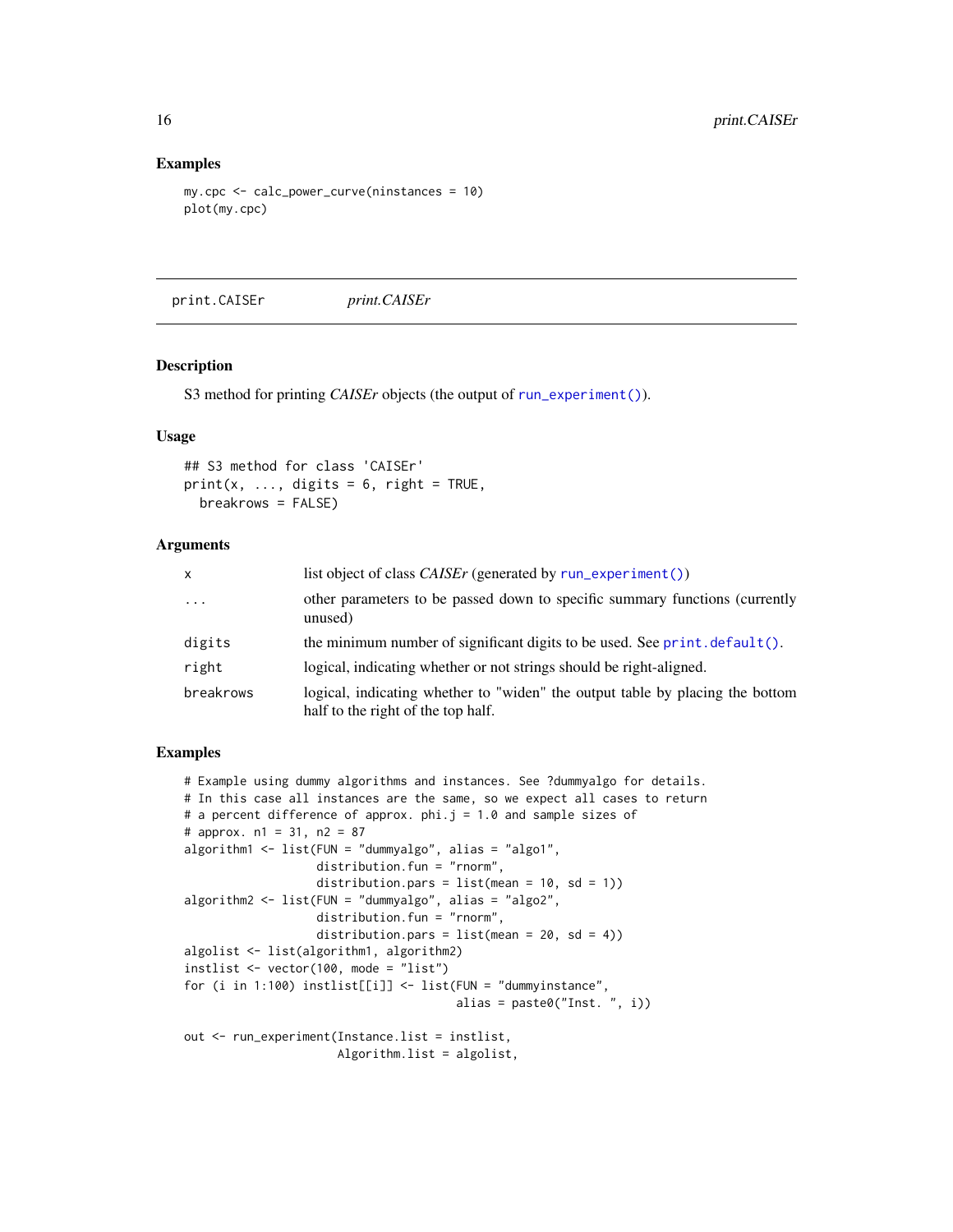```
power = 0.8,
d = 1,
sig.level = 0.01,
se.max = 0.05,
dif = "perc",
nmax = 200,seed = 1234)
```
<span id="page-16-0"></span>out

<span id="page-16-1"></span>run\_experiment *Run a full experiment*

## Description

Design and run a full experiment - calculate the required number of instances, run the algorithms on each problem instance using the iterative approach based on optimal sample size ratios, and return the results of the experiment. This routine builds upon [calc\\_instances\(\)](#page-2-1) and [calc\\_nreps2\(\)](#page-3-1), so refer to the documentation of these two functions for details.

## Usage

```
run_experiment(Instance.list, Algorithm.list, power, d, sig.level = 0.05,
  alternative = "two.sided", test.type = "t.test", se.max, dif,
 method = "param", nstart = 20, nmax = 1000, seed = NULL,
 boot.R = 999, force.balanced = FALSE, ncpus = 1,
  save.partial.results = FALSE, folder = "./nreps_files")
```

| Instance.list | list object containing the definitions of the <i>available</i> instances, this list may (or<br>may not) be exhausted in the experiment. To estimate the number of required<br>instances, see calc_instances(). For more detail on the definition of each<br>instance, see calc_nreps2(). |
|---------------|------------------------------------------------------------------------------------------------------------------------------------------------------------------------------------------------------------------------------------------------------------------------------------------|
|               | Algorithm. list list object containing the definitions of the algorithms to be compared. See<br>calc_nreps2() for details.                                                                                                                                                               |
| power         | (desired) test power. See calc_instances() for details. Any value equal<br>to or greater than one will force the method to use all available instances in<br>Instance.list.                                                                                                              |
| d             | minimally relevant effect size (MRES), expressed as a standardized effect size,<br>i.e., "deviation from H0" / "standard deviation". See calc_instances() for<br>details.                                                                                                                |
| sig.level     | significance level (alpha) for the experiment. See calc_instances() for de-<br>tails.                                                                                                                                                                                                    |
| alternative   | type of alternative hypothesis ("two.sided" or "one.sided"). See calc_instances()<br>for details.                                                                                                                                                                                        |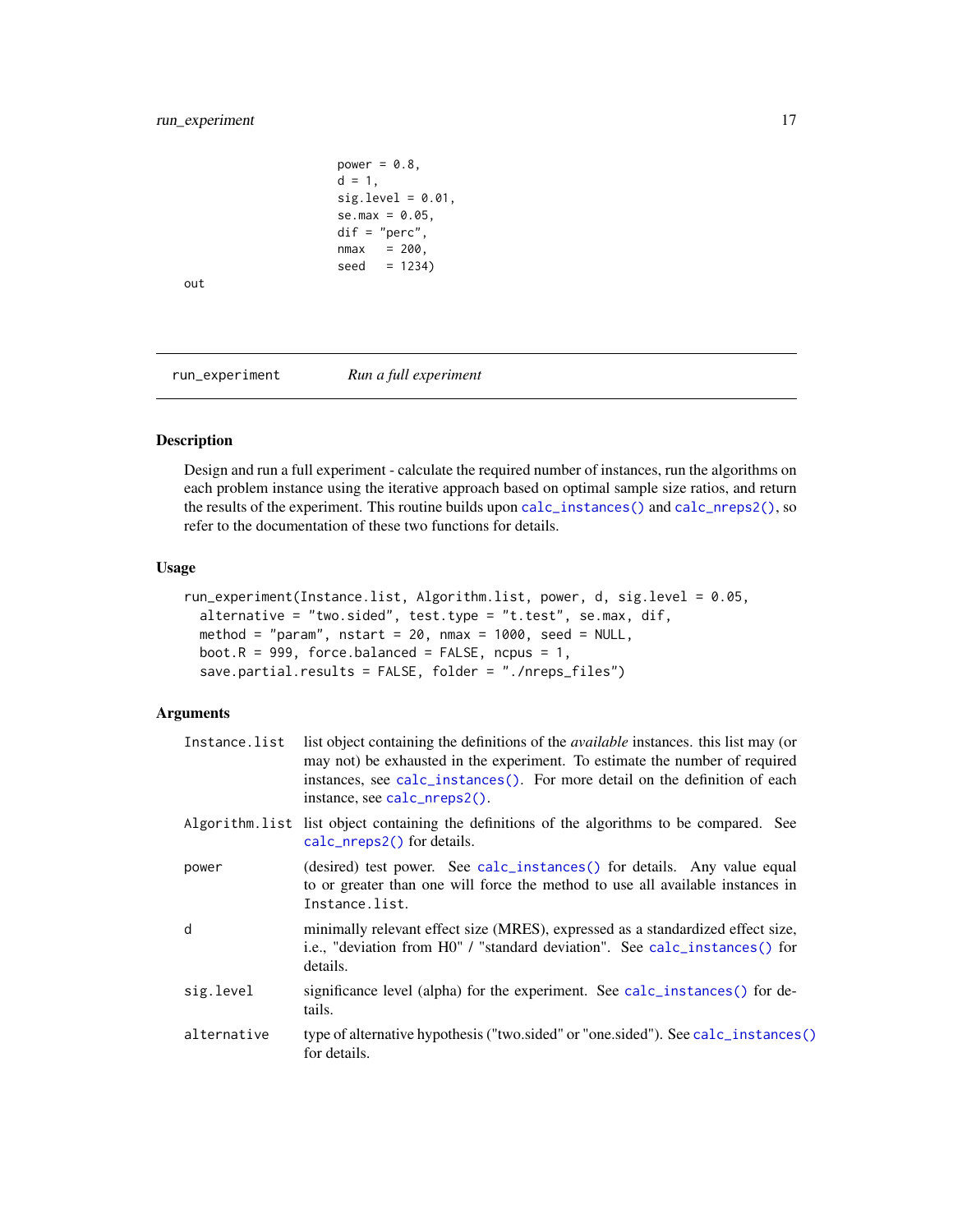<span id="page-17-0"></span>

| test.type            | type of test ("t.test", "wilcoxon", "binomial"). See calc_instances() for de-<br>tails.                                                                            |  |  |
|----------------------|--------------------------------------------------------------------------------------------------------------------------------------------------------------------|--|--|
| se.max               | desired upper limit for the standard error of the estimated difference between the<br>two algorithms on each instance. See calc_nreps2() for details.              |  |  |
| dif                  | type of difference to be used on each instance. Accepts "perc" (for percent dif-<br>ferences) or "simple" (for simple differences). See calc_nreps2() for details. |  |  |
| method               | method to use for estimating the standard errors. Accepts "param" (for paramet-<br>ric) or "boot" (for bootstrap). See calc_nreps2() for details.                  |  |  |
| nstart               | initial number of algorithm runs for each algorithm in each instance. See calc_nreps2()<br>for details.                                                            |  |  |
| nmax                 | maximum total allowed sample size in each instance See calc_nreps2() for<br>details.                                                                               |  |  |
| seed                 | seed for the random number generator                                                                                                                               |  |  |
| boot.R               | number of bootstrap resamples. See calc_nreps2() for details.                                                                                                      |  |  |
|                      | force balanced logical flag to force the use of balanced sampling for the algorithms on each<br>instance                                                           |  |  |
| ncpus                | number of cores to use                                                                                                                                             |  |  |
| save.partial.results |                                                                                                                                                                    |  |  |
|                      | logical flag: should individual instance results be saved to file?                                                                                                 |  |  |
| folder               | directory to save files (if save.to.file $==$ TRUE)                                                                                                                |  |  |
|                      |                                                                                                                                                                    |  |  |

## Value

a list object containing the full input configuration plus the following fields:

- data.raw data frame containing all observations generated
- data.summary data frame summarizing the experiment.
- N number of instances sampled
- N.star number of instances required
- instances.sampled names of the instances sampled
- Underpowered flag: TRUE if N < N.star

#### Instance List

Parameter Instance.list must contain a list of instance objects, where each field is itself a list, as defined in Section \_Instances and Algorithms of the documentation of \_[calc\\_nreps2\(\)](#page-3-1). In summary, each element of Instance.list is an instance, i.e., a named list containing all relevant parameters that define the problem instance. This list must contain at least the field instance\$FUN, with the name of the problem instance function, that is, a routine that calculates  $y = f(x)$ . If the instance requires additional parameters, these must also be provided as named fields. An additional field, "instance\$alias", can be used to provide the instance with a unique identifier (e.g., when using an instance generator).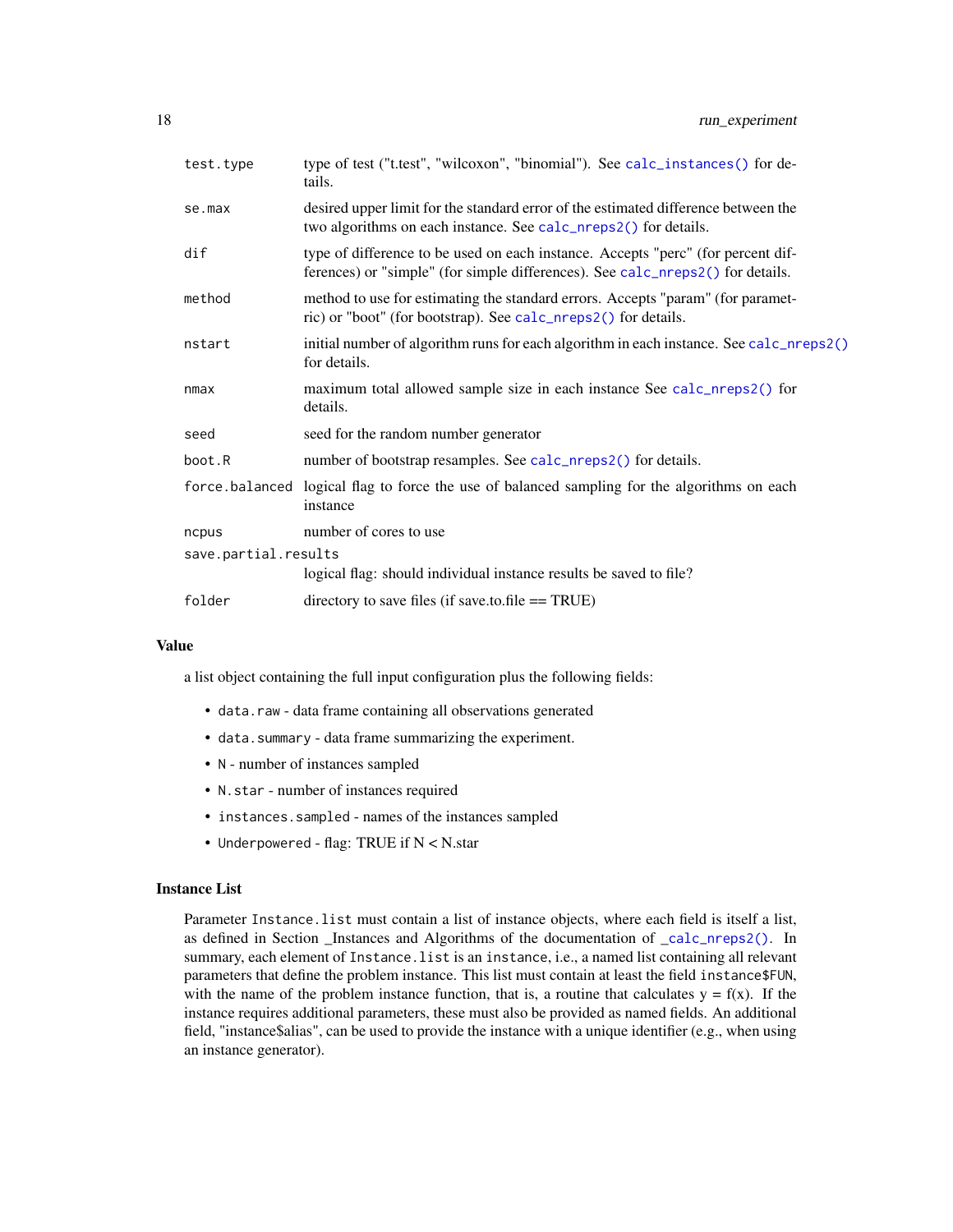## <span id="page-18-0"></span>run\_experiment 19

#### Algorithms

Parameter Algorithm.list must contain a list of instance objects, where each field is itself a list, as defined in Section *Instances and Algorithms* of the documentation of [calc\\_nreps2\(\)](#page-3-1). In summary, each element of Algorithm.list is an algorithm, i.e., a named list containing all relevant parameters that define the algorithm.

An algorithm must contain a algorithm\$FUN field (the name of the function that calls the algorithm) and any other elements/parameters that algorithm\$FUN requires (e.g., stop criteria, operator names and parameters, etc.). An additional field, algorithm\$alias, can be used to provide the algorithm with a unique identifier (e.g., when comparing two different configurations of the same algorithm).

The function defined by the routine algorithm\$FUN must have the following structure: supposing that the list in algorithm has fields algorithm\$FUN = myalgo and algorithm\$par1 = "a", algorithm\$par2 = 5, then:

```
myalgo <- function(par1, par2, instance, ...){
      # do stuff
      # ...
      return(results)
}
```
That is, it must be able to run if called as:

```
# remove '$FUN' and '$alias' from list of arguments
# and include the problem definition as field 'instance'
myargs <- algorithm[names(algorithm) != "FUN"]
myargs <- myargs[names(myargs) != "alias"]
myargs$instance <- instance
# call function
do.call(algorithm$FUN,
       args = myargs)
```
The algorithm\$FUN routine must return a list object containing (at least) the performance value of the final solution obtained after a given run, in a field named value (e.g., result\$value) .

#### Initial Number of Observations

In the *general case* the initial number of observations / algorithm / instance (nstart) should be relatively high. For the parametric case we recommend  $\sim$ 15 if outliers are not expected,  $\sim$ 50 (at least) if that assumption cannot be made. For the bootstrap approach we recommend using at least 15 or 20. However, if some distributional assumptions can be made - particularly low skewness of the population of algorithm results on the test instances), then nstart can in principle be as small as 5 (if the output of the algorithm were known to be normal, it could be 1).

In general, higher sample sizes are the price to pay for abandoning distributional assumptions. Use lower values of nstart with caution.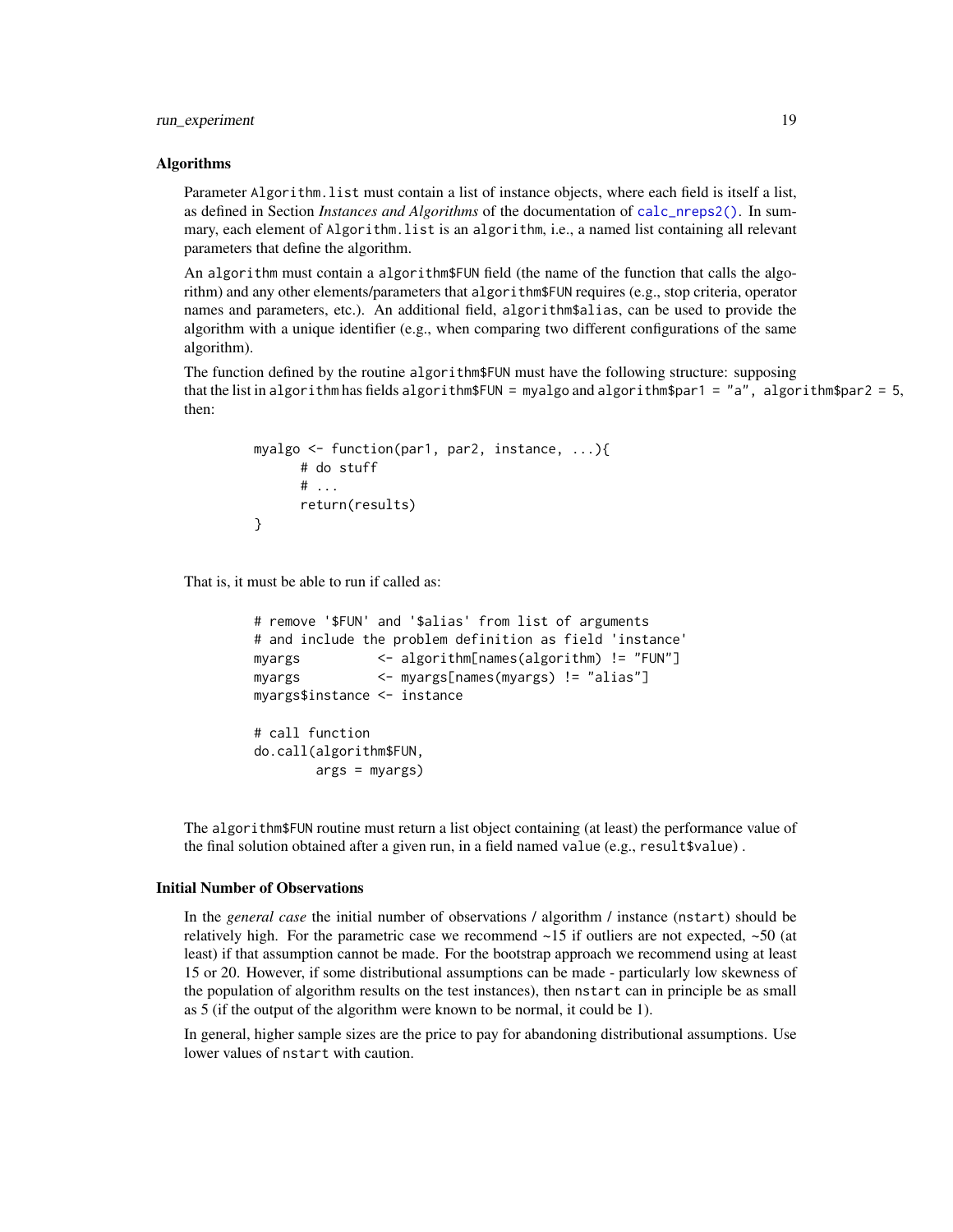#### Types of Differences

Parameter dif informs the type of difference in performance to be used for the estimation (mu1 and mu2 represent the mean performance of each algorithm on the problem instance):

- If dif == "perc" it estimates (mu2 mu1) / mu1.
- If dif == "simple" it estimates mu2 mu1.

#### Sample Sizes for Nonparametric Methods

If the parameter test.type is set to either Wilcoxon or Binomial, this routine approximates the number of instances using the ARE of these tests in relation to the paired t.test, using the formulas:

- n.wilcox = n.ttest /  $0.86 = 1.163 * n.$ ttest
- n.binom = n.ttest / 0.637 = 1.570  $*$  n.ttest

#### Author(s)

Felipe Campelo (<fcampelo@ufmg.br>)

## References

- F. Campelo, F. Takahashi: Sample size estimation for power and accuracy in the experimental comparison of algorithms (submitted, 2017).
- P. Mathews. Sample size calculations: Practical methods for engineers and scientists. Mathews Malnar and Bailey, 2010.
- A.C. Davison, D.V. Hinkley: Bootstrap methods and their application. Cambridge University Press (1997)
- E.C. Fieller: Some problems in interval estimation. Journal of the Royal Statistical Society. Series B (Methodological) 16(2), 175–185 (1954)
- V. Franz: Ratios: A short guide to confidence limits and proper use (2007). https://arxiv.org/pdf/0710.2024v1.pdf
- D.C. Montgomery, C.G. Runger: Applied Statistics and Probability for Engineers, 6th ed. Wiley (2013)

#### Examples

```
# Example using dummy algorithms and instances. See ?dummyalgo for details.
# In this case all instances are the same, so we expect all cases to return
# a percent difference of approx. phi.j = 1.0 and sample sizes of
# approx. n1 = 31, n2 = 87
algorithm1 <- list(FUN = "dummyalgo", alias = "algo1",
                   distribution.fun = "rnorm",
                   distribution.pars = list(mean = 10, sd = 1))algorithm2 <- list(FUN = "dummyalgo", alias = "algo2",
                   distribution.fun = "rnorm",
                   distribution.pars = list(mean = 20, sd = 4))algolist <- list(algorithm1, algorithm2)
instlist <- vector(100, mode = "list")
for (i in 1:100) instlist[[i]] \leftarrow list(FUN = "dummy instance",
```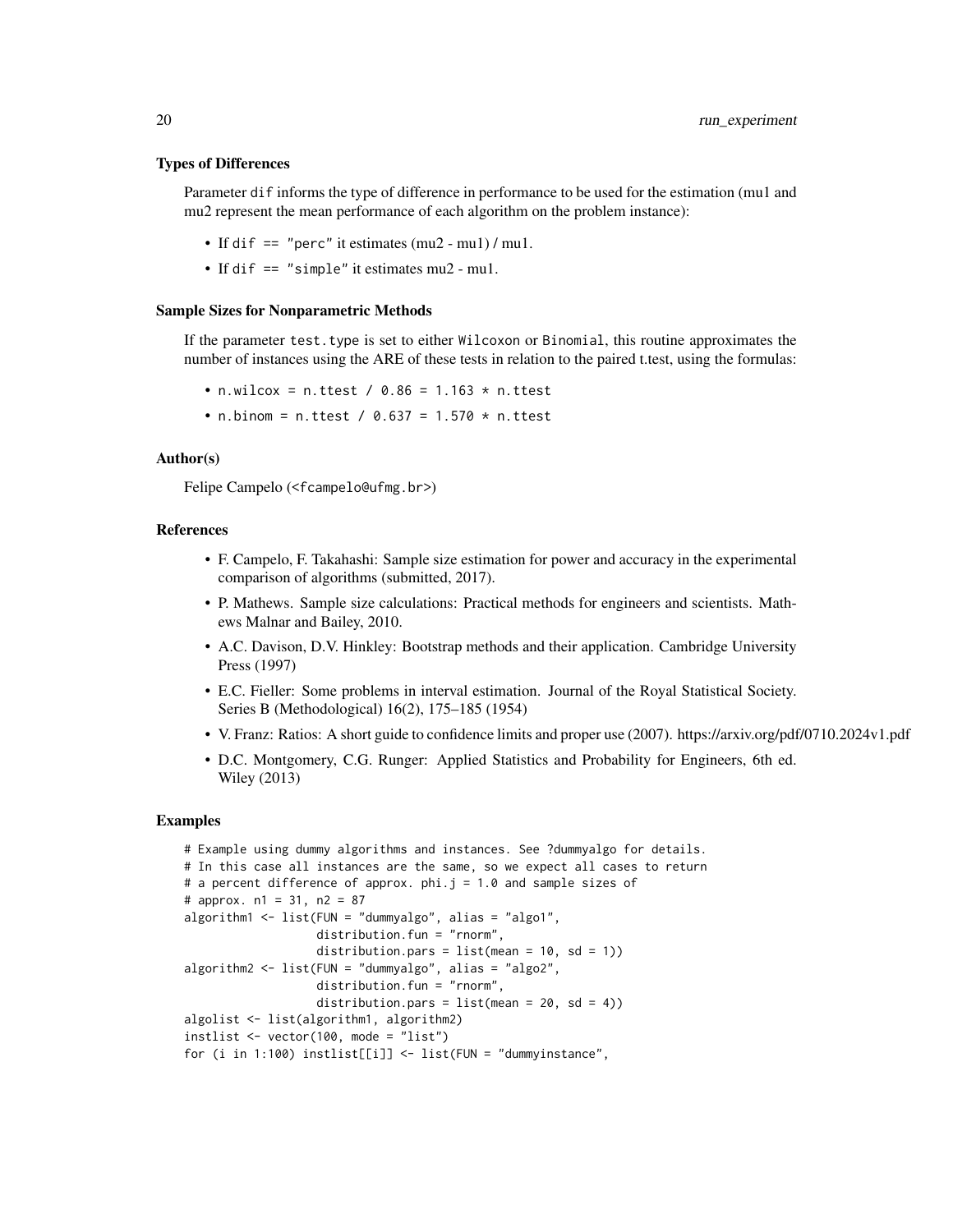```
alias = paste0("Inst. ", i))
my.results <- run_experiment(Instance.list = instlist,
                            Algorithm.list = algolist,
                            power = 0.8,
                            d = 1,sig. level = 0.01,se.max = 0.05,
                            dif = "perc",nmax = 200,seed = 1234,ncpus = 1# Take a look at the summary table
my.results$data.summary
# To perform inference on the results:
t.test(my.results$data.summary$phi.j, conf.level = 0.95)
# Test assumption of normality (of the data)
shapiro.test(my.results$data.summary$phi.j)
```
<span id="page-20-1"></span>

#### se\_boot *Bootstrap standard errors*

#### Description

Calculates the standard error of a given statistic using bootstrap

#### Usage

 $se\_boot(x1, x2, dif, boot.R = 999)$ 

## Arguments

| x1             | vector of observations                                                                                                        |
|----------------|-------------------------------------------------------------------------------------------------------------------------------|
| x <sub>2</sub> | vector of observations                                                                                                        |
| dir            | name of the difference for which the SE is desired. Accepts "simple" (simple<br>differences) or "perc" (percent differences). |
| boot.R         | (optional) number of bootstrap resamples                                                                                      |

#### Value

estimated standard error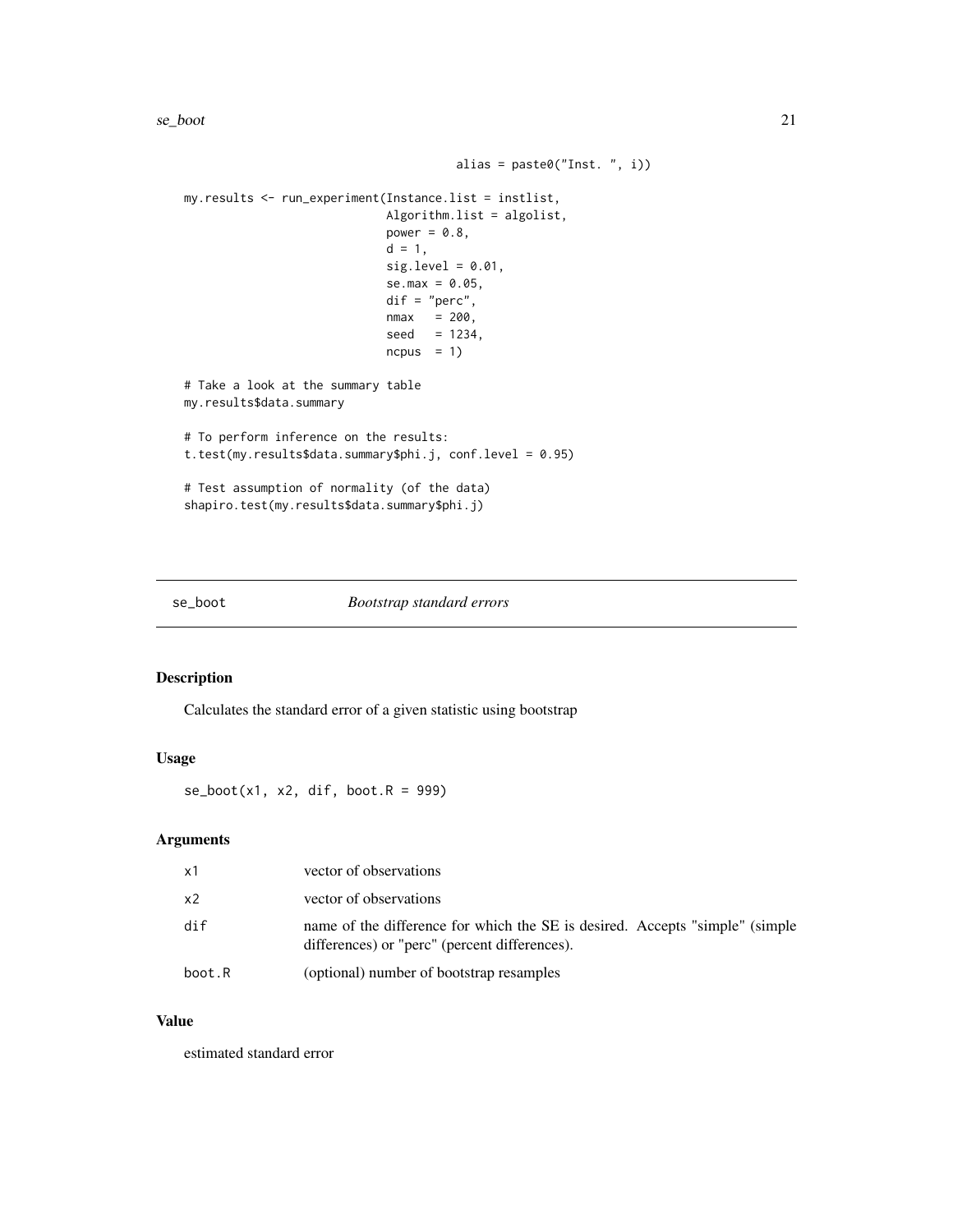## <span id="page-21-0"></span>References

- A.C. Davison, D.V. Hinkley: Bootstrap methods and their application. Cambridge University Press (1997)
- F. Campelo, F. Takahashi: Sample size estimation for power and accuracy in the experimental comparison of algorithms (submitted, 2017).

## Author(s)

Felipe Campelo (<fcampelo@ufmg.br>)

## Examples

```
# two vectors of normally distributed observations
set.seed(1234)
x1 \le - rnorm(100, 5, 1) # mean = 5, sd = 1
x2 \le - rnorm(200, 10, 2) # mean = 10, sd = 2
# Theoretical SE for simple difference: 0.1732051
se\_boot(x1, x2, dif = "simple")# Theoretical (Fieller, no covariance) SE for percent differences: 0.04
se\_boot(x1, x2, dif = "perc")
```

| Parametric standard errors<br>se_param |
|----------------------------------------|
|----------------------------------------|

#### Description

Calculates the standard error of a given statistic using parametric formulas

## Usage

```
se_param(x1, x2, dif, ...)
```
## Arguments

| x1                      | vector of observations                                                                                                        |
|-------------------------|-------------------------------------------------------------------------------------------------------------------------------|
| x2                      | vector of observations                                                                                                        |
| dif                     | name of the difference for which the SE is desired. Accepts "simple" (simple<br>differences) or "perc" (percent differences). |
| $\cdot$ $\cdot$ $\cdot$ | other parameters (used only for compatibility with calls to $se\_boot()$ , unused<br>in this function)                        |

## Value

estimated standard error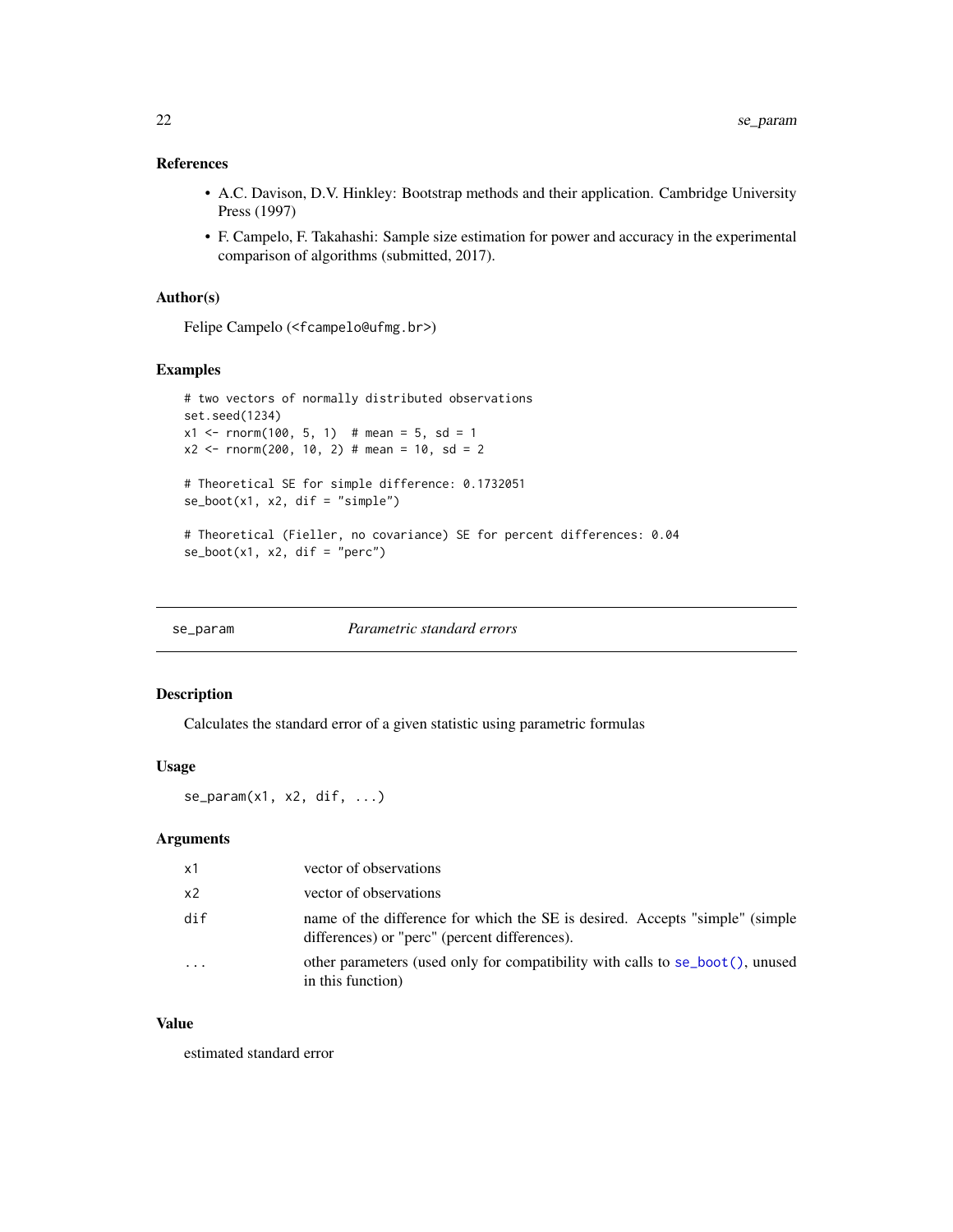#### <span id="page-22-0"></span>References

- E.C. Fieller: Some problems in interval estimation. Journal of the Royal Statistical Society. Series B (Methodological) 16(2), 175–185 (1954)
- V. Franz: Ratios: A short guide to confidence limits and proper use (2007). https://arxiv.org/pdf/0710.2024v1.pdf
- D.C. Montgomery, C.G. Runger: Applied Statistics and Probability for Engineers, 6th ed. Wiley (2013)
- F. Campelo, F. Takahashi: Sample size estimation for power and accuracy in the experimental comparison of algorithms (submitted, 2017).

#### Author(s)

Felipe Campelo (<fcampelo@ufmg.br>)

## Examples

```
# two vectors of normally distributed observations
set.seed(1234)
x1 \le rnorm(100, 5, 1) # mean = 5, sd = 1
x2 \le rnorm(200, 10, 2) # mean = 10, sd = 2
# Theoretical SE for simple difference: 0.1732051
se\_param(x1, x2, dif = "simple")# Theoretical (Fieller, no covariance) SE for percent differences: 0.04
se\_param(x1, x2, dif = "perc")
```
summary.CAISEr *summary.CAISEr*

#### Description

S3 method for summarizing *CAISEr* objects (the output of [run\\_experiment\(\)](#page-16-1)).

#### Usage

```
## S3 method for class 'CAISEr'
summary(object, ...)
```

| object  | list object of class <i>CAISEr</i> (generated by $run$ experiment ())                  |
|---------|----------------------------------------------------------------------------------------|
| $\cdot$ | other parameters to be passed down to specific summary functions (currently<br>unused) |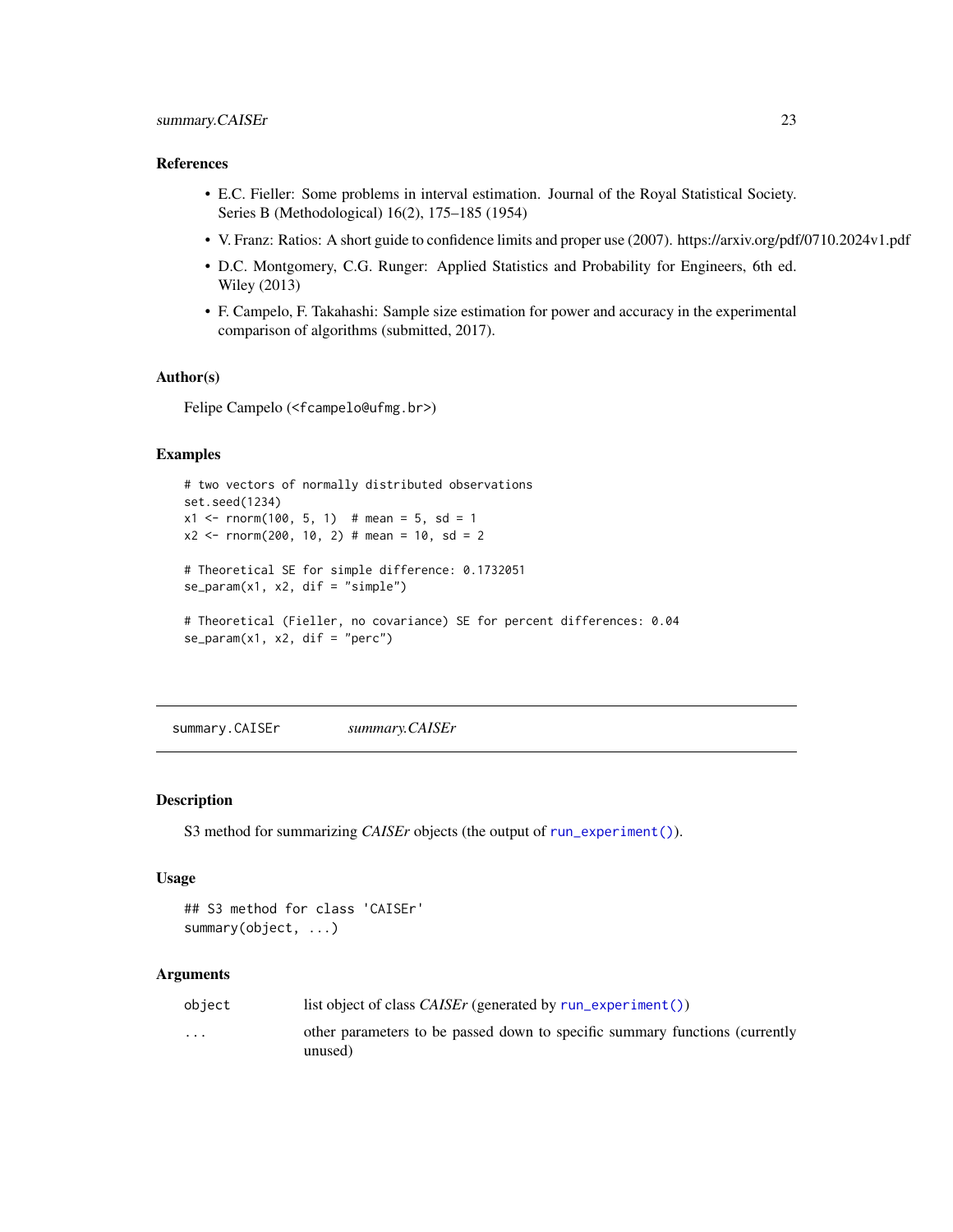#### Examples

```
# Example using dummy algorithms and instances. See ?dummyalgo for details.
# In this case all instances are the same, so we expect all cases to return
# a percent difference of approx. phi.j = 1.0 and sample sizes of
# approx. n1 = 31, n2 = 87
algorithm1 <- list(FUN = "dummyalgo", alias = "algo1",
                   distribution.fun = "rnorm",
                   distribution.pars = list(mean = 10, sd = 1))algorithm2 <- list(FUN = "dummyalgo", alias = "algo2",
                   distribution.fun = "rnorm",
                   distribution.pars = list(mean = 20, sd = 4))algolist <- list(algorithm1, algorithm2)
instlist <- vector(100, mode = "list")
for (i in 1:100) instlist[[i]] \leftarrow list(FUN = "dummyinstance",alias = paste0("Inst. ", i))
out <- run_experiment(Instance.list = instlist,
                      Algorithm.list = algolist,
                      power = 0.8,
                      d = 1,
                      sig. level = 0.01,se.max = 0.05,
                      dif = "perc",nmax = 200,seed = 1234)summary(out)
```

```
summary.CAISErPowercurve
```
*summary.CAISErPowercurve*

## Description

S3 method for summarizing *caiser.powercurve* objects (the output of [calc\\_power\\_curve\(\)](#page-8-1)).

#### Usage

```
## S3 method for class 'CAISErPowercurve'
summary(object, highlights = c(0.5, 0.8, 0.95),
  ...)
```

| object     | list object of class <i>caiser.powercurve</i> (generated by calc_power_curve())        |
|------------|----------------------------------------------------------------------------------------|
| highlights | specific power values to highlight                                                     |
| $\ddotsc$  | other parameters to be passed down to specific summary functions (currently<br>unused) |

<span id="page-23-0"></span>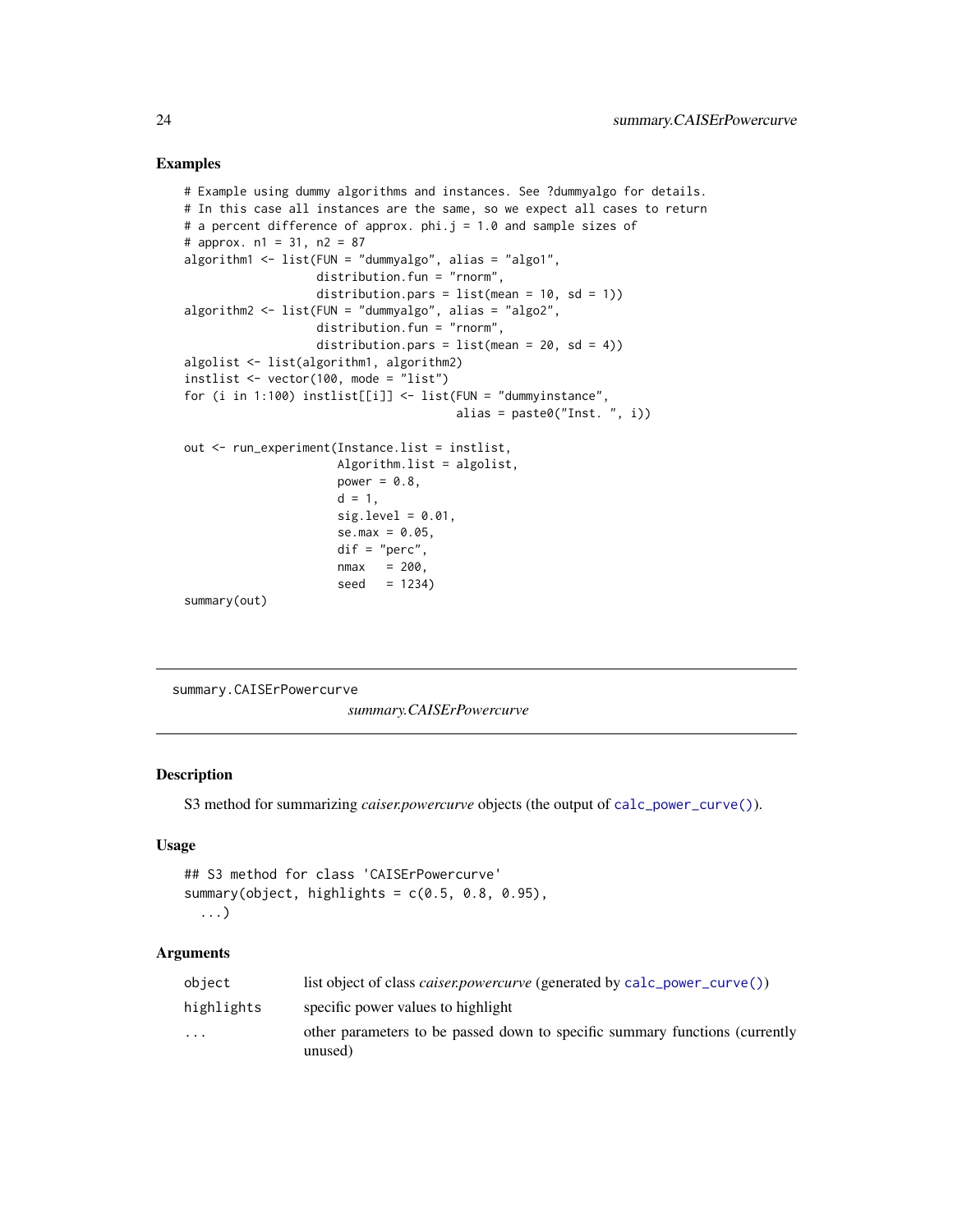#### <span id="page-24-0"></span>TSP.dist 25

## Examples

```
my.cpc <- calc_power_curve(ninstances = 10)
summary(my.cpc)
```

| TSP.dist |              |  | TSP instance generator (for testing/examples) Adapted from |  |
|----------|--------------|--|------------------------------------------------------------|--|
|          | stats::optim |  |                                                            |  |

## Description

TSP instance generator (for testing/examples) Adapted from stats::optim

## Usage

TSP.dist(x, mydist)

| $\boldsymbol{\mathsf{x}}$ | a valid closed route for the TSP instance             |
|---------------------------|-------------------------------------------------------|
| mydist                    | object of class <i>dist</i> defining the TSP instance |